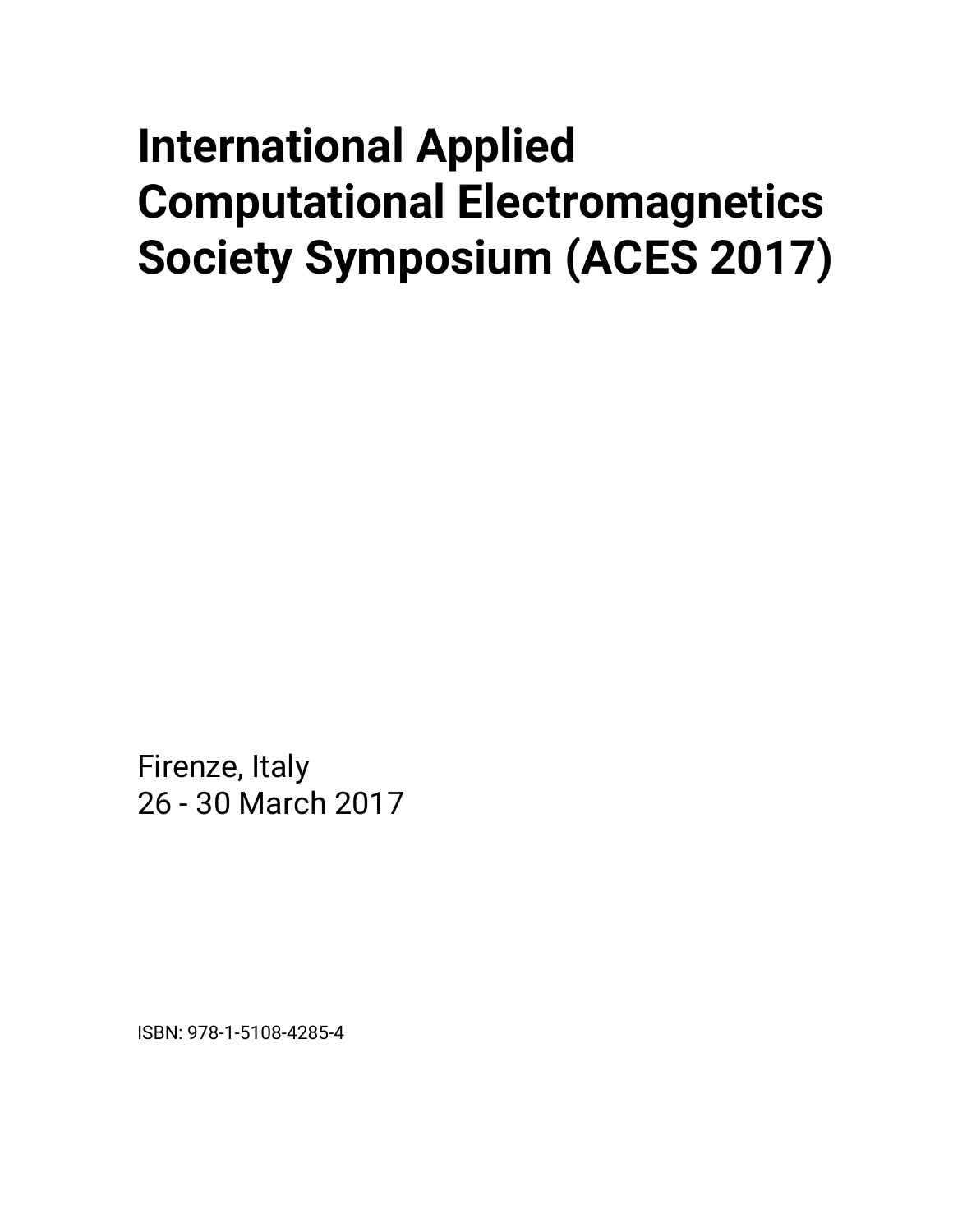**Printed from e-media with permission by:** 

Curran Associates, Inc. 57 Morehouse Lane Red Hook, NY 12571



**Some format issues inherent in the e-media version may also appear in this print version.** 

Copyright© (2017) by The Applied Computational Electromagnetics Society (ACES) All rights reserved.

Printed by Curran Associates, Inc. (2017)

For permission requests, please contact The Applied Computational Electromagnetics Society (ACES) at the address below.

The Applied Computational Electromagnetics Society (ACES) www.aces-society.org

#### **Additional copies of this publication are available from:**

Curran Associates, Inc. 57 Morehouse Lane Red Hook, NY 12571 USA Phone: 845-758-0400 Fax: 845-758-2633 Email: curran@proceedings.com Web: www.proceedings.com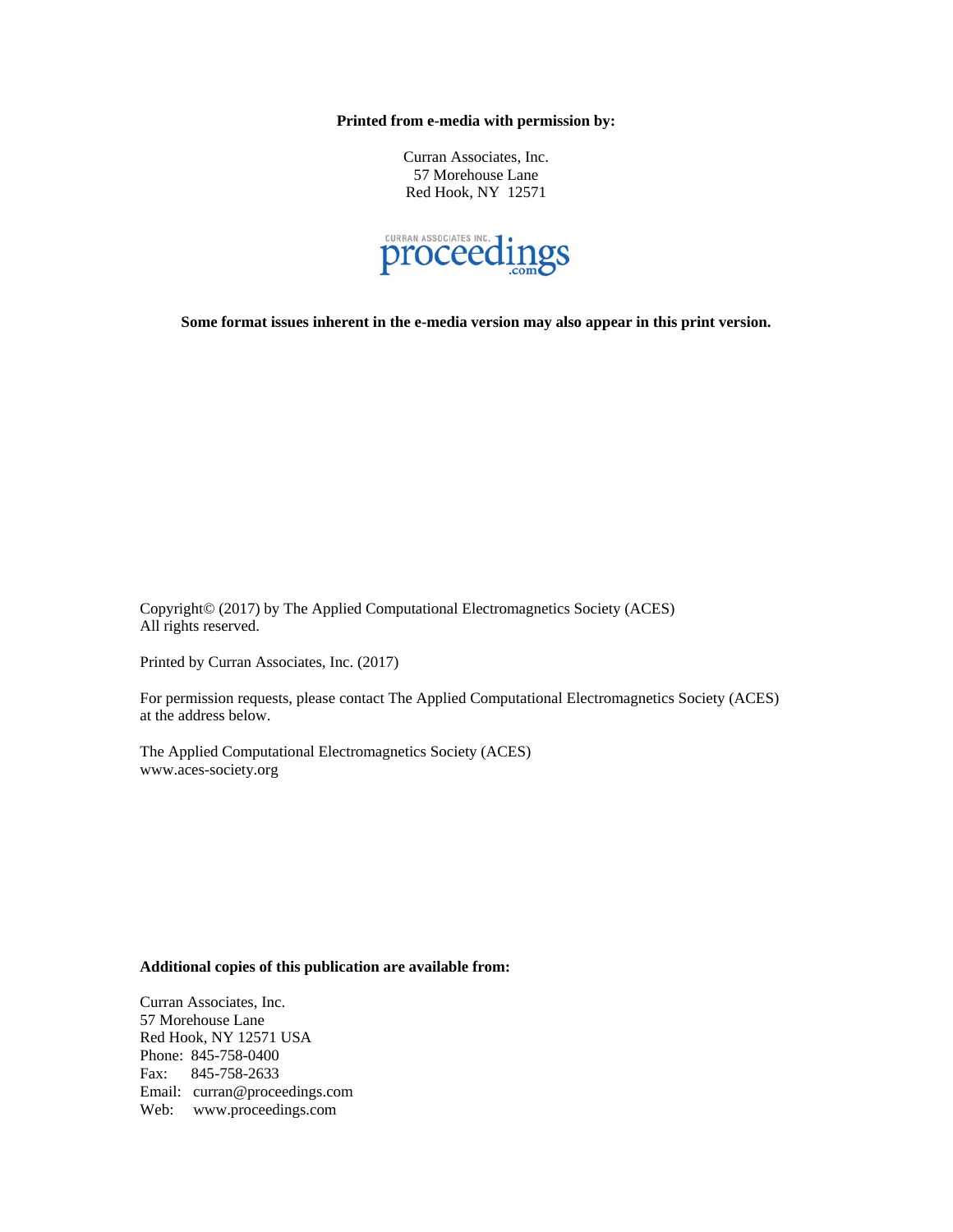| <b>Sunday, March 26</b>             |                                                                     |                         |
|-------------------------------------|---------------------------------------------------------------------|-------------------------|
| 02:00PM-05:00PM                     | <b>Conference Registration</b>                                      | <b>Business Center</b>  |
| 03:00PM-06:30PM                     | <b>ACES Board of Directors Meeting</b>                              | <b>America del Nord</b> |
| <b>Monday, March 27</b>             |                                                                     |                         |
| 08:00AM-05:00PM                     | <b>Conference Registration</b>                                      | <b>Business Center</b>  |
| 08:30PM-05:30PM                     | <b>Exhibitors</b>                                                   | <b>Main Hall</b>        |
| 07:00PM-08:30PM                     | <b>Welcome Cocktail</b>                                             | <b>Main Hall</b>        |
|                                     | <b>Welcome Message</b>                                              | <b>Room Continenti</b>  |
| 08:30AM-08:35AM                     | Sami Barmada, Conference General Chair                              |                         |
| 08:35AM-08:40AM                     | <b>ACES Business Meeting</b>                                        | <b>Room Continenti</b>  |
|                                     | <b>Sami Barmada, ACES President</b>                                 |                         |
| <b>Session 1</b><br>08:40AM-09:30AM | <b>Plenary Talk – 1</b>                                             | <b>Room Continenti</b>  |
|                                     | "Electromagnetic Modeling of Integrated Power Stages"               |                         |
|                                     | <b>Sergey Yuferev</b>                                               |                         |
|                                     | <b>Plenary Talk</b> $-2$                                            | <b>Room Continenti</b>  |
| <b>Session 2</b>                    | "Models for AC Induced Corrosion - A New Challenge in Computational |                         |
| 09:40AM-10:30AM                     | Electromagnetics"                                                   |                         |
|                                     | <b>Nathan Ida</b>                                                   |                         |
| 10:30AM-11:00AM                     | <b>Break</b>                                                        |                         |

|                  |                                                                               | <b>Room Continenti</b>  |
|------------------|-------------------------------------------------------------------------------|-------------------------|
| <b>Session 3</b> | Algorithms for Unique Applications $-1$                                       |                         |
| 11:00AM-01:20PM  | <b>Session Chair: Andrew Peterson</b>                                         |                         |
| 11:00AM-11:20AM  | "Algorithm of Bispectral Video Signal Recovery under Conditions of Industrial |                         |
|                  | Noise" 1                                                                      |                         |
|                  | Rostislav I. Sokolov and Renat R. Abdullin                                    |                         |
| 11:20AM-11:40AM  | "High Frequency RCS Characterization of a Unique Two-Way Field Probe" 3       |                         |
|                  | Andrew Knisely, Peter Collins, and Andrew Terzouli                            |                         |
|                  | "A Double Green Function Method for an Inverse Source Problem Related to a    |                         |
| 11:40AM-12:00PM  | Hemisphere" 5                                                                 |                         |
|                  | Sevda Vatansever, Ali Alkumru, Hakan Sertlek, H. Arda Ülkü, and Gokhan Çınar  |                         |
|                  | "TF/SF Separation Characteristics in the 3D NS-FDTD Technique Using           |                         |
| 12:00PM-12:20PM  | Rectangular Cells" 7                                                          |                         |
|                  | Tadao Ohtani, Yasushi Kanai, and Nikolaos V. Kantartzis                       |                         |
|                  | "Nonredundant NF-FF Transformation with Spherical Spiral Scan for an Offset   |                         |
| 12:20PM-12:40PM  | Mounted Volumetric AUT" 9                                                     |                         |
|                  | Francesco D'Agostino, Flaminio Ferrara, Claudio Gennarelli, Rocco Guerriero,  |                         |
|                  | and Massimo Migliozzi                                                         |                         |
| 12:40PM-01:00PM  | "TD-UAPO Solutions for the Diffraction by Co-Planar Adjacent Blocks" 11       |                         |
|                  | Marcello Frongillo, Giovanni Riccio, and Gianluca Gennarelli                  |                         |
|                  | "Assessment of AC Interference Caused by Transmission Lines on Buried         |                         |
| 01:00PM-01:20PM  | Metallic Pipelines Using F.E.M." 13                                           |                         |
|                  | Arturo Popoli, Andrea Cristofolini, Leonardo Sandrolini, Bolanle T. Abe, and  |                         |
|                  | Adisa Jimoh                                                                   |                         |
| 01:20PM-02:30PM  | Lunch                                                                         | <b>Hotel Restaurant</b> |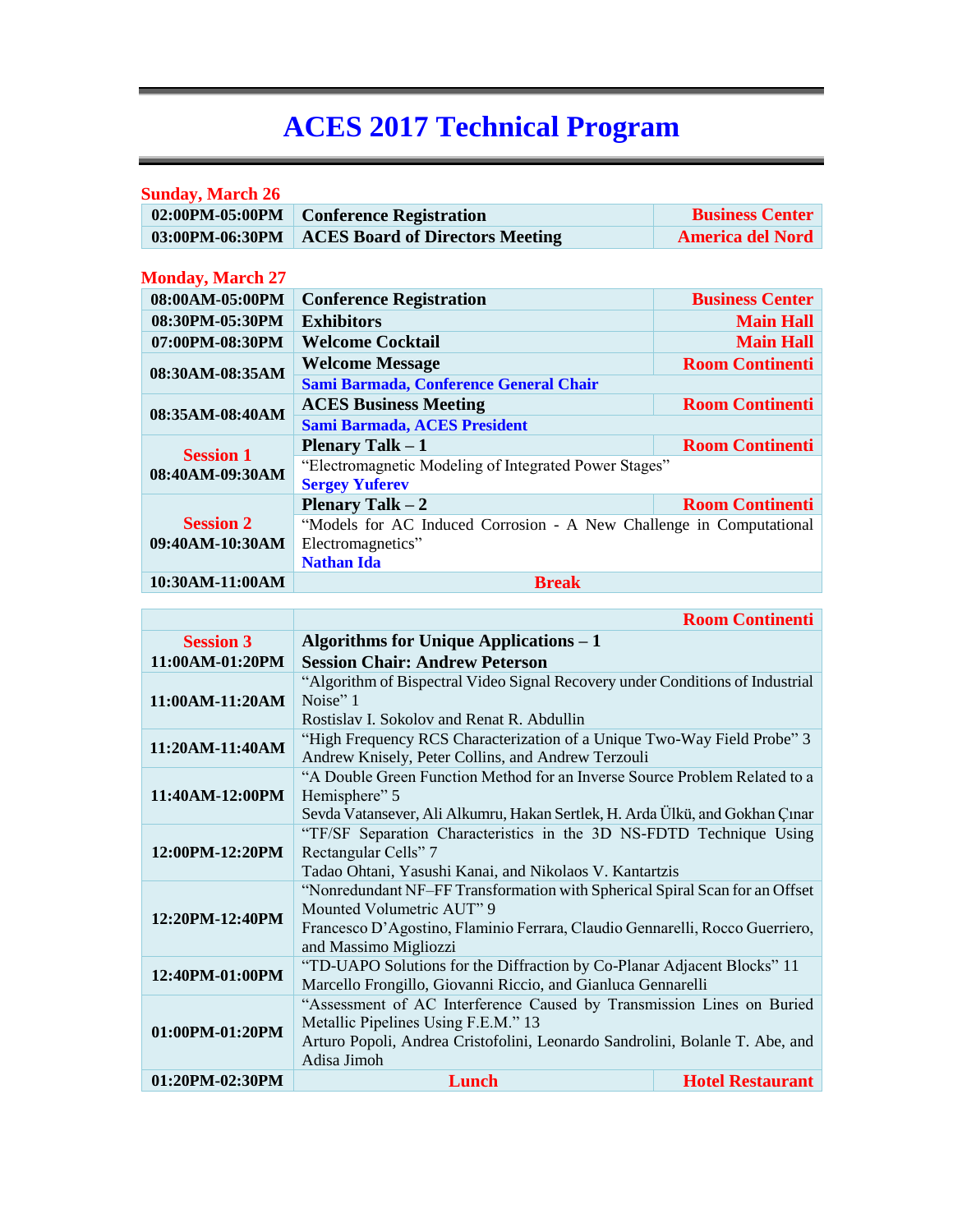|                  |                                                                             | <b>Room Americhe</b>    |  |
|------------------|-----------------------------------------------------------------------------|-------------------------|--|
| <b>Session 4</b> | <b>Metamaterials</b>                                                        |                         |  |
| 11:00AM-01:20PM  | <b>Session Chairs: Salvatore Campione, James L. Vedral</b>                  |                         |  |
| 11:00AM-11:20AM  | "A Tunable Dual-band Left-Handed Metamaterial Implementation" 15            |                         |  |
|                  | Si Li, Wenxing Li, Yunlong Mao, Wenhua Yu, and Atef Z. Elsherbeni           |                         |  |
|                  | "Novel Complementary Metasurfaces for the Orbital Angular Momentum          |                         |  |
| 11:20AM-11:40AM  | Generation" 17                                                              |                         |  |
|                  | Menglin L. N. Chen, Li Jun Jiang, and Wei E. I. Sha                         |                         |  |
|                  | "Simulations of Realistic Multifunctional Nanoantenna Enabled Detectors" 19 |                         |  |
| 11:40AM-12:00PM  | Salvatore Campione, Larry K. Warne, Roy E. Jorgenson, Paul S. Davids, and   |                         |  |
|                  | David W. Peters                                                             |                         |  |
|                  | "Size Reduction of Patch Elements for Homogeneous Perfect Absorbing         |                         |  |
| 12:00PM-12:20PM  | Material" 21                                                                |                         |  |
|                  | James L. Vedral and Randall L. Musselman                                    |                         |  |
|                  | "Refraction at Metamaterial Interface in Terms of Induced Phase at Resonant |                         |  |
| 12:20PM-12:40PM  | Frequency" 23                                                               |                         |  |
|                  | Quang Nguyen, Amir I. Zaghloul, and Steven Weiss                            |                         |  |
| 01:20PM-02:30PM  | Lunch                                                                       | <b>Hotel Restaurant</b> |  |

|                                     |                                                                              | <b>Room Pacifico</b>    |
|-------------------------------------|------------------------------------------------------------------------------|-------------------------|
| <b>Session 5</b><br>11:00AM-01:20PM | <b>Novel Photonic Material and Devices – 1</b>                               |                         |
|                                     | <b>Session Organizers: Salah Obayya, Mohamed Swillam</b>                     |                         |
|                                     | <b>Session Chair: Salah Obayya</b>                                           |                         |
|                                     | "Time Delay Signature of Chaotic Nanolasers and its Concealment" 25          |                         |
| 11:00AM-11:20AM                     | Amr Elsonbaty, Salem F. Hegazy, and Salah S. A. Obayya                       |                         |
|                                     | "Subwavelength Focusing in the Infrared Range Using a Meta Surface" 27       |                         |
| 11:20AM-11:40AM                     | Manar Abdel-Galil, Yehea Ismail, and Mohamed Swillam                         |                         |
|                                     | "Hybrid Plasmonic Conductor-gap-silicon Microring-on-disks Electro-optic     |                         |
|                                     | Modulator" 29                                                                |                         |
| 11:40AM-12:00PM                     | N. H. Fouad, A. O. Zaki, D. C. Zografopoulos, L. A. Shahada, R. Beccherelli, |                         |
|                                     | and M. A. Swillam                                                            |                         |
| 12:00PM-12:20PM                     | "Full 3D Electromagnetic Wave Analysis Using 2D Simulation" 31               |                         |
|                                     | Raghi S. El Shamy, Mohamed Swillam, and Salah Obayya                         |                         |
|                                     | "High Performance Silicon Mach-Zehnder Interferometer Based Photonic         |                         |
| 12:20PM-12:40PM                     | Modulator" 33                                                                |                         |
|                                     | Ahmad B. Ayoub and Mohamed A. Swillam                                        |                         |
| 12:40PM-01:00PM                     | "Effective Modelling of Silicon Nanowire Solar Cells" 35                     |                         |
|                                     | Mohamed Hussein, M. F. O. Hameed, S. S. A. Obayya, and Mohamed A. Swillam    |                         |
| 01:20PM-02:30PM                     | Lunch                                                                        | <b>Hotel Restaurant</b> |

|                                     | <b>Room Atlantico</b>                                                                                                        |
|-------------------------------------|------------------------------------------------------------------------------------------------------------------------------|
| <b>Session 6</b><br>11:00AM-01:20PM | <b>Sensors and Imaging Applications</b><br><b>Session Organizer: Sunday Cookey Expo</b><br><b>Session Chair: Hongfan Zhu</b> |
| 11:00AM-11:20AM                     | "A Novel Subspace Partition Method for Fourth-Order Statistics Based MUSIC<br>Algorithm" 37<br>Wenxing Li and Yu Zhao        |
| 11:20AM-11:40AM                     | "Multiple Model Multi-Object Particle PHD Filter" 39<br>Hongfan Zhu, Liwei Wang, and Zhiyu Qu                                |
| 11:40AM-12:00PM                     | "A Real-valued MUSIC Algorithm with Forward/Backward Technique" 41<br>Yan Wang, Weijian Si, and Kun Wang                     |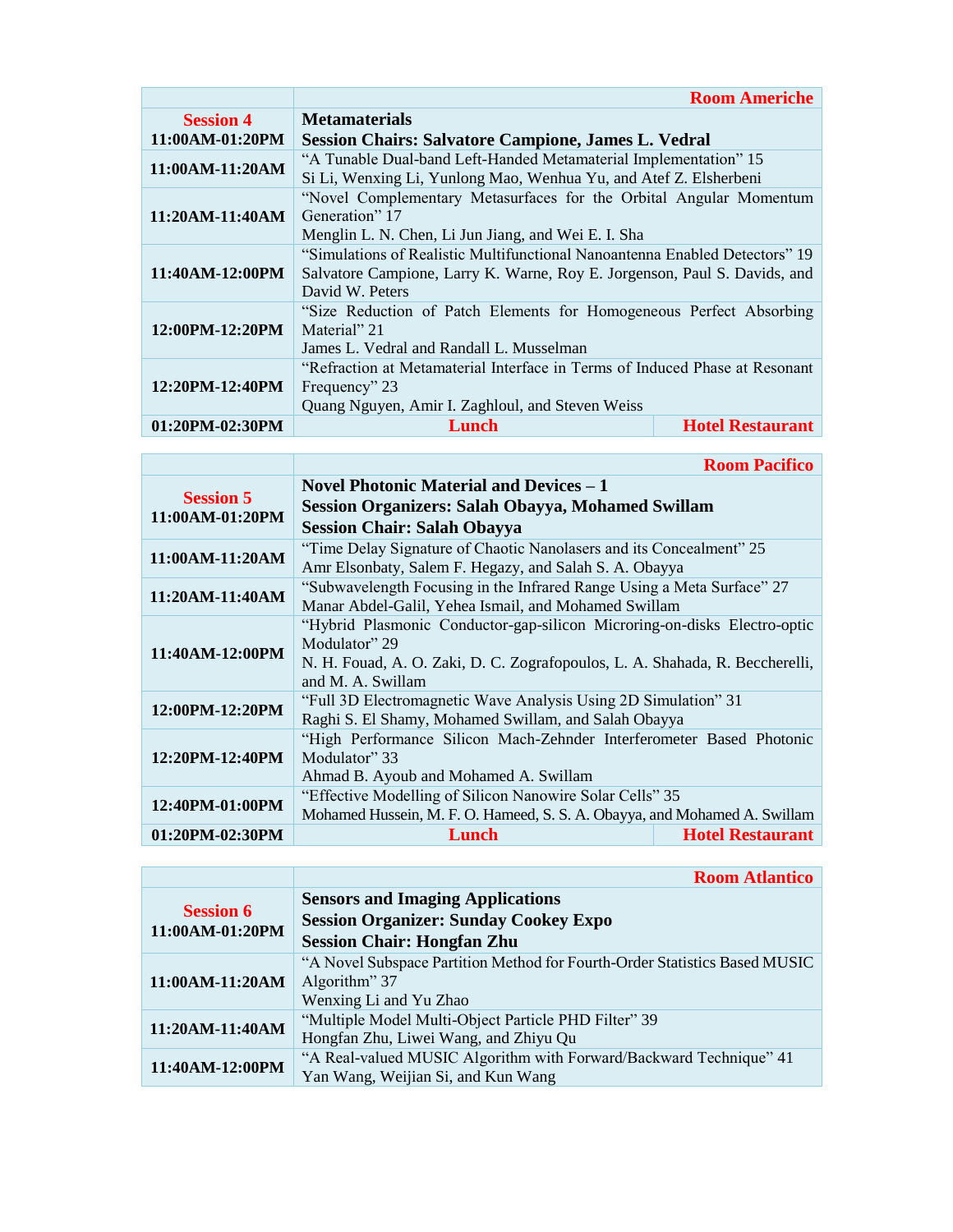| 12:00PM-12:20PM | "Extract Pulse Clustering in Radar Signal Sorting" 43<br>Yang Sheng, Changbo Hou, and Weijian Si                            |                         |
|-----------------|-----------------------------------------------------------------------------------------------------------------------------|-------------------------|
| 12:20PM-12:40PM | "An Improved Null Broadening Beamforming Method based on Covariance<br>Matrix Reconstruction" 45<br>Wenxing Li and Bin Yang |                         |
| 12:40PM-01:00PM | "A New Interference Rejection Algorithm for Direction-of-Arrival Estimation" 47<br>Wenxing Li and Mengjun Chen              |                         |
| 01:20PM-02:30PM | Lunch                                                                                                                       | <b>Hotel Restaurant</b> |

|                  | <b>Room Continenti</b>                                                   |
|------------------|--------------------------------------------------------------------------|
|                  | <b>Novel Antennas for Upstream and Downstream Satellite Applications</b> |
| <b>Session 7</b> | <b>Session Organizer: Sunday Cookey Ekpo</b>                             |
| 02:30PM-04:30PM  | <b>Session Chair: Osama Mohammed</b>                                     |
|                  | "High Isolation Design of a Two-Element Planar UWB-MIMO Monopole         |
| 02:30PM-02:50PM  | Antenna" 49                                                              |
|                  | Yue Dong, Yingsong Li, Kai Yu, and Yanyan Wang                           |
| 02:50PM-03:10PM  | "Low-Profile Dual-Band Emulated GPS Constellation Antenna" 51            |
|                  | Emanuel J. Merulla                                                       |
|                  | "20/30 GHz Circularly Polarized Antenna Arrays with Pairs of Slots on    |
| 03:10PM-03:30PM  | Substrate Integrated Waveguide" 53                                       |
|                  | Christos Kalialakis, Fermin Mira, and Apostolos Georgiadis               |
| 03:30PM-03:50PM  | "Multi-Band Metamaterial-Based Microstrip Antenna for WLAN and WiMAX     |
|                  | Applications" 55                                                         |
|                  | Kai Yu, Yingsong Li, and Yanyan Wang                                     |
| 04:30PM-04:50PM  | <b>Break</b>                                                             |

|                                     | <b>Room Americhe</b>                                                         |
|-------------------------------------|------------------------------------------------------------------------------|
|                                     | <b>Student Paper Competition – 1</b>                                         |
| <b>Session 8</b><br>02:30PM-04:30PM | <b>Session Organizer: Sami Barmada</b>                                       |
|                                     | <b>Session Chair: Daniel Weile</b>                                           |
|                                     | "Electromagnetic Material Parameter Extraction of Ferrites up to the GHz     |
| 02:30PM-02:50PM                     | Range via Measurements and Simulations" 57                                   |
|                                     | Christian Reinhold, Peter Scholz, and Ulrich Jumar                           |
|                                     | "A Modified CoSaMP Algorithm for Electromagnetic Imaging of Two              |
| 02:50PM-03:10PM                     | Dimensional Domains" 59                                                      |
|                                     | Ali Imran Sandhu and Hakan Bagci                                             |
|                                     | "A Comparison of Numerical Mode-Matching Techniques for the Analysis of      |
| 03:10PM-03:30PM                     | Well-Logging Tools" 61                                                       |
|                                     | Guilherme S. Rosa, Maiquel S. Canabarro, José R. Bergmann, and Fernando L.   |
|                                     | Teixeira                                                                     |
|                                     | "Novel Complementary Metasurfaces for the Orbital Angular Momentum           |
| 03:30PM-03:50PM                     | Generation" 63                                                               |
|                                     | Menglin L. N. Chen, Li Jun Jiang, and Wei E. I. Sha                          |
|                                     | "A Square Slot Circularly Polarized Microstrip Antenna with Enhanced         |
| 03:50PM-04:10PM                     | Bandwidth" 65                                                                |
|                                     | Obeng Kwakye Kingsford Sarkodie, Kang Kai, and Mujeeb Abdullah               |
|                                     | "Boundary Integral Equation Study of the Influence of Finite Conductivity on |
| 04:10PM-04:30PM                     | Antenna Radiation Using a 3-D Differential Surface Admittance Operator" 67   |
|                                     | Martijn Huynen, Daniel De Zutter, and Dries Vande Ginste                     |
| 04:30PM-04:50PM                     | <b>Break</b>                                                                 |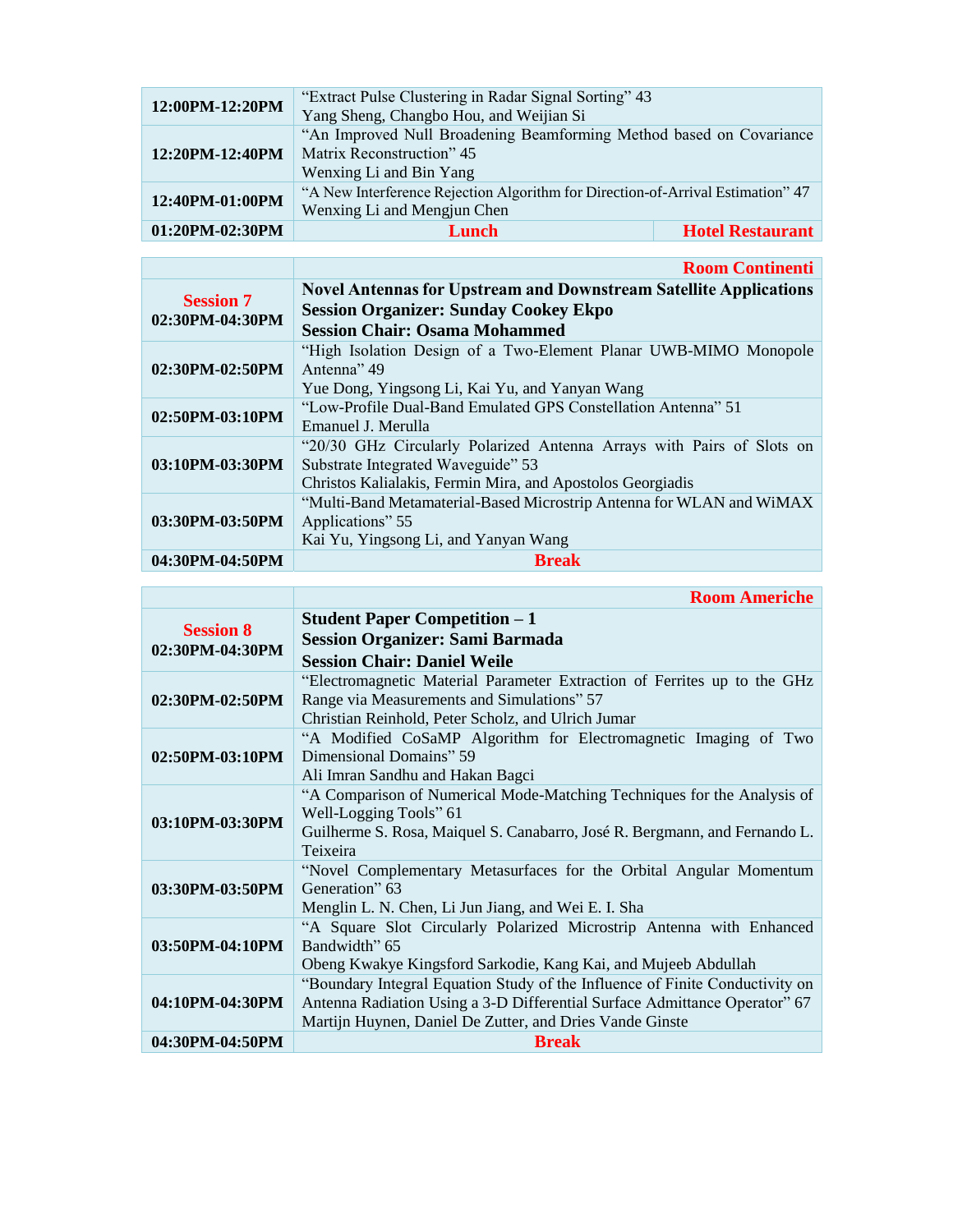|                  | <b>Room Pacifico</b>                                                          |
|------------------|-------------------------------------------------------------------------------|
|                  | Advances in EM Modeling and Optimization: From Theory to                      |
| <b>Session 9</b> | Applications $-1$                                                             |
| 02:30PM-04:30PM  | Session Organizers: Vijay Devabhaktuni, Peter Aaen                            |
|                  | <b>Session Chair: Vijay Devabhaktuni</b>                                      |
|                  | "Fast Multi-Criterial Statistical Analysis and Design Optimization of Compact |
| 02:30PM-02:50PM  | Microwave Couplers" 69                                                        |
|                  | Slawomir Koziel and Adrian Bekasiewicz                                        |
|                  | "A New Coplanar EBG Power Supply Layer Based on Zigzag Line for               |
| 02:50PM-03:10PM  | Adjacent Inductance Enhancing" 71                                             |
|                  | Qiannan Xue, Ziyuan Wang, Yi Tian, Peng Wang, and Ziyuan Wang                 |
| 03:10PM-03:30PM  | "The Branch-Line Couplers Miniaturization Method with Microstrip Filters" 73  |
|                  | Denis A. Letavin, Victor A. Chechetkin, and Yury E. Mitelman                  |
| 03:30PM-03:50PM  | "Compact Microstrip Three-Loop Coupler" 75                                    |
|                  | Denis A. Letavin                                                              |
|                  | "Online Failure Detection in Large Massive MIMO Linear Arrays" 77             |
| 03:50PM-04:10PM  | Daniele Pinchera, Marco Donald Migliore, Mario Lucido, Fulvio Schettino, and  |
|                  | Gaetano Panariello                                                            |
|                  | "Feed Horn Optimization using Feed+Reflector Co-Simulation for Advanced       |
| 04:10PM-04:30PM  | Reflector Antennas" 79                                                        |
|                  | Joshua M. Kovitz, Vignesh Manohar, and Yahya Rahmat-Samii                     |
| 04:30PM-04:50PM  | <b>Break</b>                                                                  |

|                                      | <b>Room Atlantico</b>                                                      |
|--------------------------------------|----------------------------------------------------------------------------|
|                                      | <b>EM Simulations using Sonnet – 1</b>                                     |
| <b>Session 10</b><br>02:30PM-04:30PM | <b>Session Organizer: Taha Imeci</b>                                       |
|                                      | <b>Session Chair: Taha Imeci</b>                                           |
| 02:30PM-02:50PM                      | "L, U, T and F-Shaped Slots in Patch Antenna" 81                           |
|                                      | Buket Kul, Gamze Kirman, Pakize Ergül, Zeynep Banaz Kartal, and Taha Imeci |
|                                      | "High Gain Perturbed Pentagonal Shaped Diamond Slotted Patch Antenna at    |
| 02:50PM-03:10PM                      | $17.1$ GHz" 83                                                             |
|                                      | Şakir Kandönmez, Orhan Kolancıoğlu, Dilara H. Boyacı, Melis E. Koca, and   |
|                                      | Taha İmeci                                                                 |
| 03:10PM-03:30PM                      | "E-Shaped Patch Antenna with Five Resonances" 85                           |
|                                      | Ayse Kansız, Salih Yılmaz, and Taha Imeci                                  |
|                                      | "Square Shape Patch Antenna with Triangular Slot" 87                       |
| 03:30PM-03:50PM                      | Ahmet Burcakbas, Selman Soylu, Burak Bektas, and S. Taha Imeci             |
|                                      | "F-Shaped Monopole Antenna" 89                                             |
| 03:50PM-04:10PM                      | Hakan Incesulu, Gül Ulutaş, Hakan Bilge, Ş. Taha Imeci, and Tahsin Durak   |
|                                      | "Spiral Patch Antenna at 12 GHz" 91                                        |
| 04:10PM-04:30PM                      | Yunus Emre Ozmen and Taha Imeci                                            |
| 04:30PM-04:50PM                      | Break                                                                      |

|                   | <b>Room Continenti</b>                                                     |
|-------------------|----------------------------------------------------------------------------|
| <b>Session 11</b> | Antenna Design – 1                                                         |
| 04:50PM-06:30PM   | <b>Session Chair: Paolo Nepa</b>                                           |
| 04:50PM-05:10PM   | "Compact 4-Port MIMO Antenna System for 5G Mobile Terminal" 93             |
|                   | Mujeeb Abdullah, Yong-Ling Ban, Kai Kang, Obeng Kwakye Kingsford Sarkodie, |
|                   | and Ming-Yang Li                                                           |
| 05:10PM-05:30PM   | "A Novel Reflecarray Antenna Backed with Double Layer FSS for RCS          |
|                   | Reduction" 95                                                              |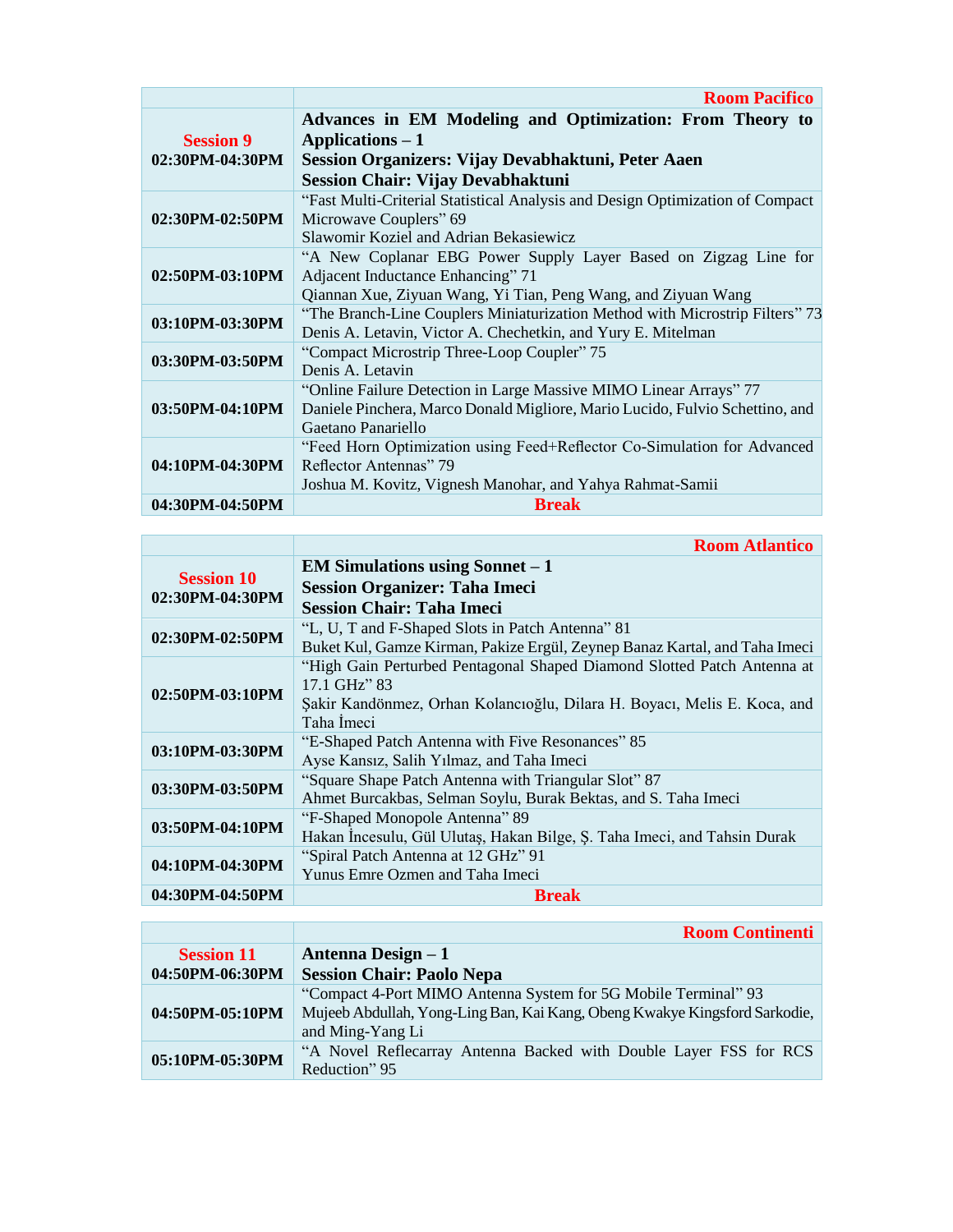|                 | Hande Bodur, Sibel Çimen, Gonca Çakır, and Sibel Ünaldı                     |
|-----------------|-----------------------------------------------------------------------------|
| 05:30PM-05:50PM | "Patch Antenna Size-Reduction Parametric Study" 97                          |
|                 | James L. Vedral and Randall L. Musselman                                    |
| 05:50PM-06:10PM | "Design of a Low-Profile 2 to 6 GHz Circular Polarized Single Arm Hexagonal |
|                 | Spiral Array Antenna" 99                                                    |
|                 | Yongduk Oh and Sangwook Nam                                                 |
| 06:10PM-06:30PM | "Sidelobe Reduction in Linear Microstrip Arrays Driven through Microstrip   |
|                 | Corporate Feeds" 101                                                        |
|                 | Stanislav Ogurtsov and Slawomir Koziel                                      |
| 06:30PM-06:50PM | "Compact Meander Printed Dipole Antenna" 103                                |
|                 | Chongyi Yue, Wenxing Li, Atef Elsherbeni, and Veysel Demir                  |

|                                      | <b>Room Americhe</b>                                                                   |
|--------------------------------------|----------------------------------------------------------------------------------------|
|                                      | <b>Student Paper Competition <math>-2</math></b>                                       |
| <b>Session 12</b><br>04:50PM-06:30PM | <b>Session Organizer: Sami Barmada</b>                                                 |
|                                      | <b>Session Chair: Daniel Weile</b>                                                     |
| 04:50PM-05:10PM                      | "Sodium Imaging of the Human Knee Cartilage with Magnetic Resonance at                 |
|                                      | Ultra High Field: Development of a Double Frequency $({}^{1}H/{}^{23}Na)$ RF Coil" 105 |
|                                      | Francesca Maggiorelli, Joshua D. Kaggie, Martin J. Graves, Guido Buonincontri,         |
|                                      | Alessandra Retico, Laura Biagi, Gianluigi Tiberi, and Michela Tosetti                  |
| 05:10PM-05:30PM                      | "Artificial Ionospheric Scintillation Effects on Communication Signals in the          |
|                                      | V and W Bands" 107                                                                     |
|                                      | David Smith, Peter Collins, James Fee, James C. Petrosky, Andrew Terzuoli,             |
|                                      | and Caglar Yardim                                                                      |

п

|                     | <b>Room Pacifico</b>                                                             |
|---------------------|----------------------------------------------------------------------------------|
|                     | Advances in EM Modeling and Optimization: From Theory to                         |
| <b>Session 13</b>   | Applications $-2$                                                                |
| 04:50PM-06:30PM     | Session Organizers: Vijay Devabhaktuni, Peter Aaen                               |
|                     | <b>Session Chair: Vijay Devabhaktuni</b>                                         |
|                     | "Realization of Dual Notch Bands in UWB Bandpass Filter Using Two T-             |
| $04:50PM - 05:10PM$ | shaped Resonators" 109                                                           |
|                     | Xuemei Zheng and Tao Jiang                                                       |
| 05:10PM-05:30PM     | "Design of Modified Pythagorean Fractal Antenna for Multiband Application" 111   |
|                     | Henrique Adler M. Silva, Adaildo G. D'Assunção, and José P. Silva                |
|                     | "Critical Parameters Affecting the Design of High Frequency Transmission         |
| 05:30PM-05:50PM     | Lines in Standard CMOS Technology" 113                                           |
|                     | Talal Al-Attar, Abdullah Alshehri, Abdullah Almansouri, and Abdullah Alturki     |
|                     | "A Dual-Band Metamaterial Absorber with Polarization Insensitive and             |
| 05:50PM-06:10PM     | Tunable Characteristics" 115                                                     |
|                     | Kai Yu, Yingsong Li, and Yanyan Wang                                             |
|                     | "Simple and Efficient Design of Reconfigurable FSS with Triangular Patch         |
| 06:10PM-06:30PM     | Elements" 117                                                                    |
|                     | André N. Silva, Rafaela G. G. Carvalho, Adaildo G. D'Assunção, and José P. Silva |

|                                      | <b>Room Atlantico</b>                                                     |
|--------------------------------------|---------------------------------------------------------------------------|
| <b>Session 14</b><br>04:50PM-06:50PM | <b>EM Simulations using Sonnet – 2</b>                                    |
|                                      | <b>Session Organizer: Taha Imeci</b>                                      |
|                                      | <b>Session Chair: Taha Imeci</b>                                          |
| 04:50PM-05:10PM                      | "Floating Crescent Star in a Slot Patch Antenna" 119                      |
|                                      | Mustafa E. Yılmaz, Ömer F. Alperen, Muhammet Ali Akyıldız, and Taha Imeci |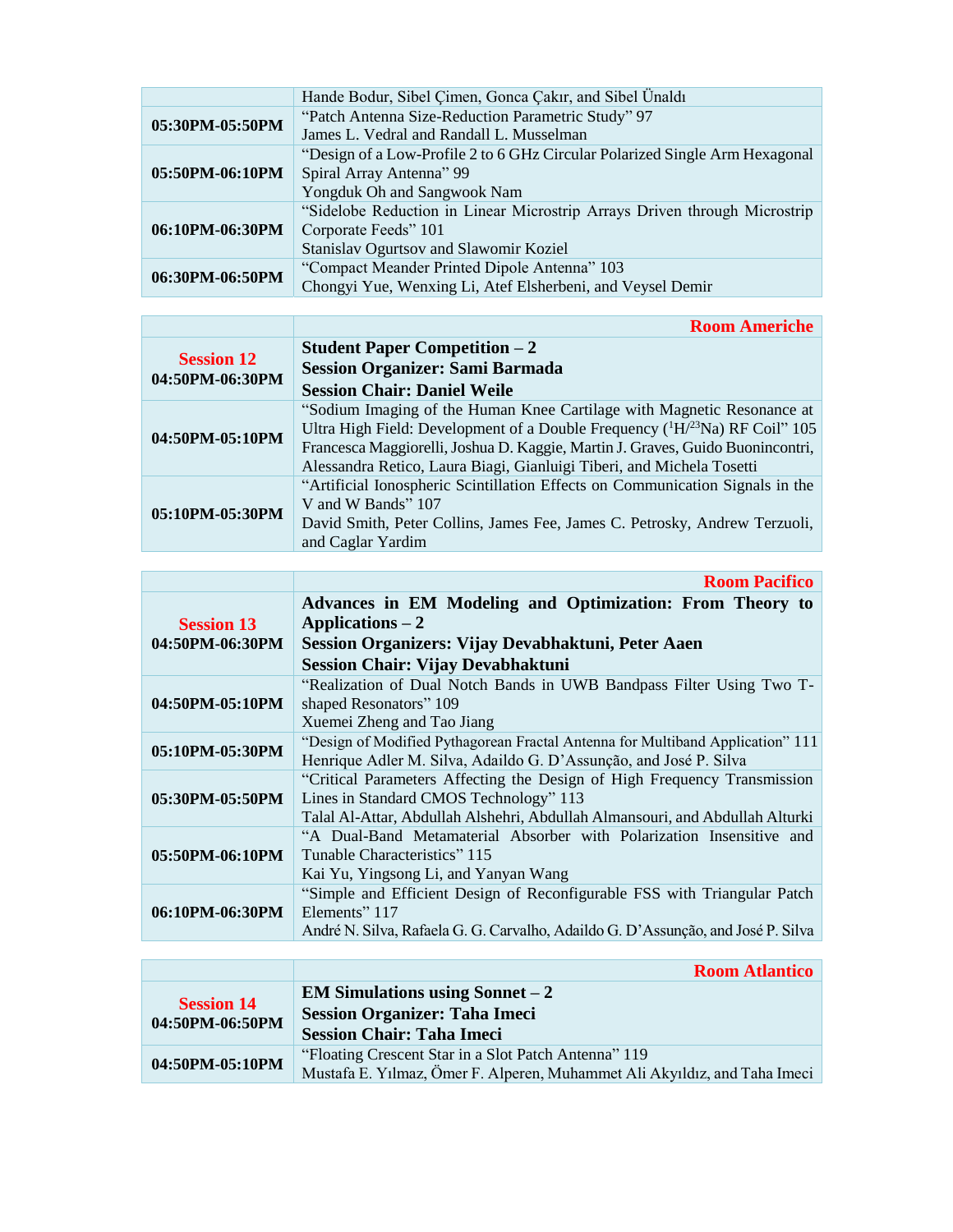| 05:10PM-05:30PM | "A Compact Size Circular Sector Patch Antenna for Ku-band Applications" 121   |
|-----------------|-------------------------------------------------------------------------------|
|                 | G. Kemal Oğuz and Ş. Taha İmeci                                               |
| 05:30PM-05:50PM | "E Shaped Antenna Surrounded with U Shape" 123                                |
|                 | D. Delikanli, S. Keskiner, and S. T. Imeci                                    |
|                 | "Dual-Band Gemini-Shaped Microstrip Patch Antenna for C-Band and X-Band       |
|                 | Applications" 125                                                             |
| 05:50PM-06:10PM | Gerard Djengomemgoto, Reha Altunok, Cem Karabacak, Ş. Taha Imeci, and         |
|                 | <b>Tahsin Durak</b>                                                           |
| 06:10PM-06:30PM | "An Antenna for Implanted Device Systems" 127                                 |
|                 | Emircan Zincircioğlu, İsmail Pekdemir, Rafiq Rzayew, Emre Ilıksu, Merve Dede, |
|                 | S. Taha Imeci, and Tahsin Durak                                               |
| 06:30PM-06:50PM | "Rectangular Slotted Square Patch Antenna with a Floating Ring" 129           |
|                 | Yasin Anıl Öztürk, Uğur Sarı, Ş. Taha Imeci, and Tahsin Durak                 |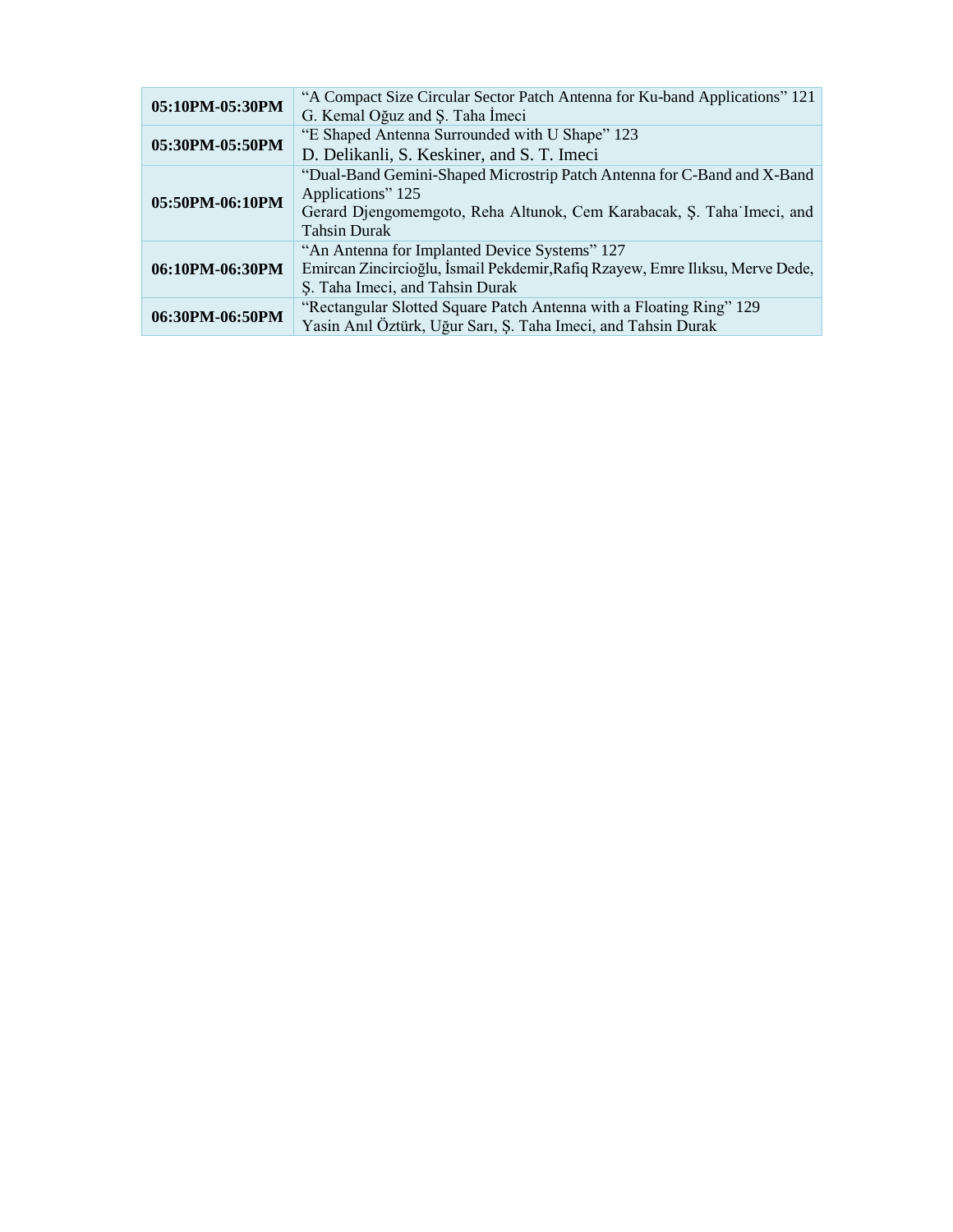| <b>Tuesday, March 28</b>             |                                                                              |                        |
|--------------------------------------|------------------------------------------------------------------------------|------------------------|
| 08:00AM-05:00PM                      | <b>Conference Registration</b>                                               | <b>Business Center</b> |
| 08:30PM-05:30PM                      | <b>Exhibitors</b>                                                            | <b>Main Hall</b>       |
|                                      | <b>Keynote Talk</b>                                                          | <b>Room Continenti</b> |
| <b>Session 15</b>                    | "The Marvels of Periodic Structures in Modern Electromagnetics and Antennas: |                        |
| 08:40AM-09:30AM                      | A New Look at FSS, EBG, Reflectarrays and Nano-Pillars"                      |                        |
|                                      | <b>Yahya Rahmat-Samii</b>                                                    |                        |
| <b>Session 16</b><br>09:40AM-10:30AM | <b>Plenary Talk – 3</b>                                                      | <b>Room Continenti</b> |
|                                      | "Near-Field Focused Antennas for Short-Range Wireless Systems"               |                        |
|                                      | <b>Giuliano Manara</b>                                                       |                        |
| 10:30AM-11:00AM                      | <b>Break</b>                                                                 |                        |

|                   |                                                                                              | <b>Room Continenti</b>  |
|-------------------|----------------------------------------------------------------------------------------------|-------------------------|
| <b>Session 17</b> | <b>Uncertainty Quantification in CEM</b>                                                     |                         |
| 11:00AM-01:20PM   | Session Organizers: Luca Di Rienzo, Lorenzo Codecasa<br><b>Session Chair: Luca Di Rienzo</b> |                         |
|                   | "Multilevel Monte Carlo Simulation of the Eddy Current Problem with                          |                         |
| 11:00AM-11:20AM   | Random Parameters" 131                                                                       |                         |
|                   | Armin Galetzka, Zeger Bontinck, Ulrich Römer, and Sebastian Schöps                           |                         |
|                   | "Model Order Reduction Approach to Uncertainty Quantification in Eddy                        |                         |
| 11:20AM-11:40AM   | Current Problems" 133                                                                        |                         |
|                   | Lorenzo Codecasa and Luca Di Rienzo                                                          |                         |
|                   | "Reduced-Order Stochastic Macro-Models in FDTD, for Characterizing                           |                         |
| 11:40AM-12:00PM   | Uncertainty in Aperture Antennas" 135                                                        |                         |
|                   | Ata Zadehgol                                                                                 |                         |
|                   | "Uncertainty Quantification in Transcranial Magnetic Stimulation with                        |                         |
| 12:00PM-12:20PM   | Correlation Between Tissue Conductivities" 137                                               |                         |
|                   | Lorenzo Codecasa, Luca Di Rienzo, Konstantin Weise, and Jens Haueisen                        |                         |
|                   | "Uncertainty Analysis on Band-Stop Filter Using Data-Driven Arbitrary                        |                         |
| 12:20PM-12:40PM   | Polynomial Chaos" 139                                                                        |                         |
|                   | Osama Alkhateeb and Nathan Ida                                                               |                         |
|                   | "Stochastic Collocation for Uncertainty Quantification of Systems Described                  |                         |
| 12:40PM-01:00PM   | by Neutral Delayed Differential Equations" 141                                               |                         |
|                   | F. Ferranti, D. Romano, G. Antonini, and L. De Camillis                                      |                         |
|                   | "Research on Workflow of Improving Electromagnetic Compatibility of Search                   |                         |
| 01:00PM-01:20PM   | and Rescue Helicopter" 143                                                                   |                         |
|                   | Ping Xu, Fanping Shi, Xiaowei Zhang, Tao Jiang, and Sanjun Dong                              |                         |
| 01:20PM-02:30PM   | Lunch                                                                                        | <b>Hotel Restaurant</b> |

|                   |                                  |                                                                    | <b>Room Americhe</b> |     |
|-------------------|----------------------------------|--------------------------------------------------------------------|----------------------|-----|
|                   |                                  | Computational Electromagnetics, Advanced Algorithms                |                      | and |
| <b>Session 18</b> | <b>Emerging Applications – 1</b> |                                                                    |                      |     |
| 11:00AM-01:20PM   |                                  | <b>Session Organizers: Zhen Peng, Li Jiang</b>                     |                      |     |
|                   |                                  | <b>Session Chairs: Achim Dreher, Guilherme S. Rosa</b>             |                      |     |
| 11:00AM-11:20AM   |                                  | "A MoM-PO Hybrid Solution for TM Plane Wave Scattering by a Buried |                      |     |
|                   | Conducting Cylinder" 145         |                                                                    |                      |     |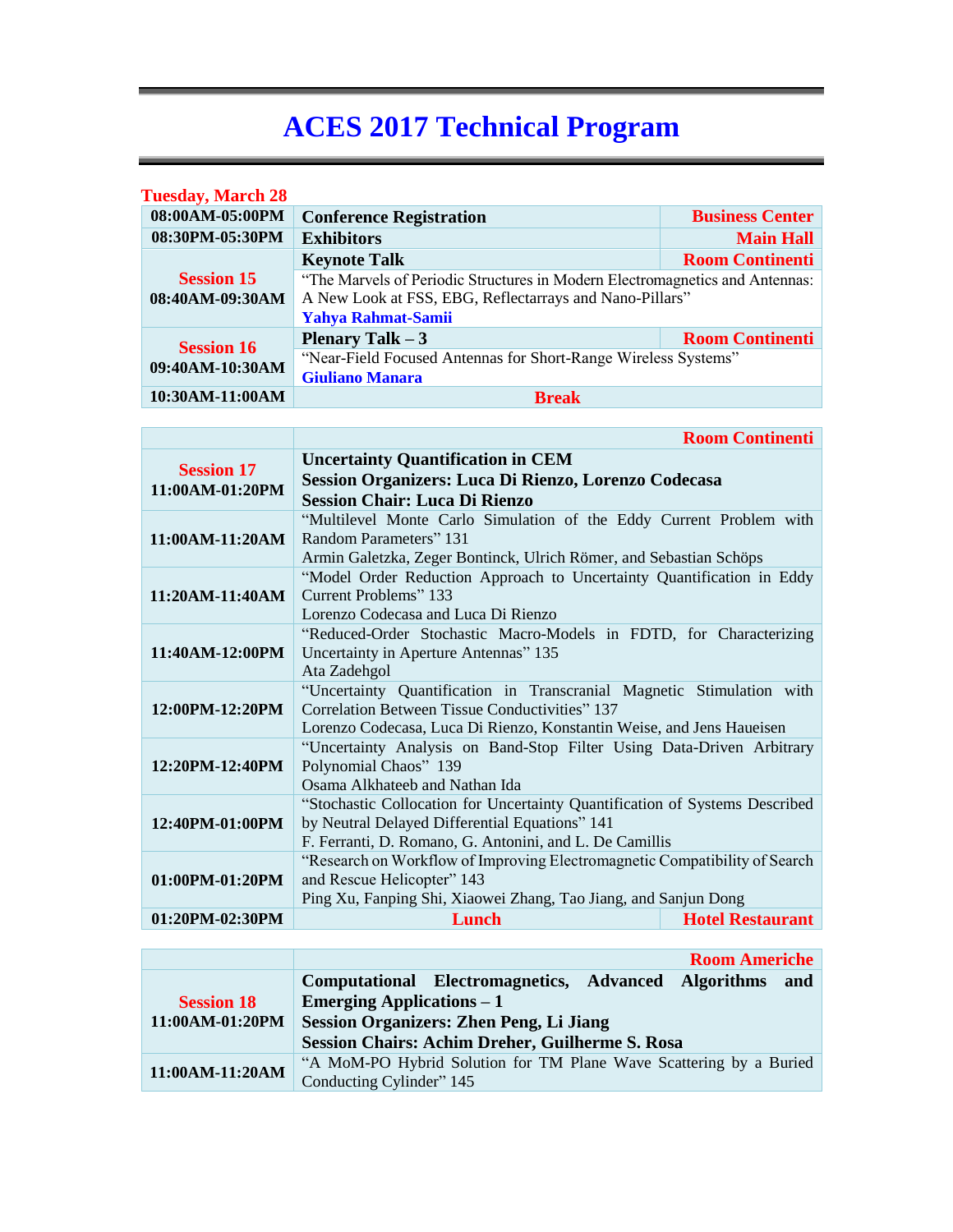|                 | Cengiz Ozzaim and Inci Umakoglu                                                                                                                                                                 |                         |  |
|-----------------|-------------------------------------------------------------------------------------------------------------------------------------------------------------------------------------------------|-------------------------|--|
| 11:20AM-11:40AM | "Discrete Mode Matching Method for the Analysis of Microstrip Lines on<br>Uniaxial Anisotropic Substrates" 147<br>Veenu Kamra and Achim Dreher                                                  |                         |  |
| 11:40AM-12:00PM | "An Efficient Boundary Condition Based on Surface Impedance Concept in<br>FDTD Simulations" 149<br>Yunlong Mao, Tao Jiang, and Atef Z. Elsherbeni                                               |                         |  |
| 12:00PM-12:20PM | "Local Mesh Morphing Technique for Parametrized Macromodels in the Finite<br>Element Method" 151<br>Martyna Czarniewska, Grzegorz Fotyga, and Michał Mrozowski                                  |                         |  |
| 12:20PM-12:40PM | "Robust and Efficient Model-Order Reduction for Lossless Microwave<br>Structures Using the Impedance Formulation of the Finite Element Method" 153<br>Rolf Baltes and Romanus Dyczij-Edlinger   |                         |  |
| 12:40PM-01:00PM | "An Efficient 2D/3D Hybrid DGTD Transient Analysis for Arbitrarily Shaped<br>Anti-Pads in Power-ground Plate-Pair" 155<br>Wending Mai and Jun Hu                                                |                         |  |
| 01:00PM-01:20PM | "A Comparison of Numerical Mode-Matching Techniques for the Analysis of<br>Well-Logging Tools" 157<br>Guilherme S. Rosa, Maiquel S. Canabarro and José R. Bergmann, and Fernando<br>L. Teixeira |                         |  |
| 01:20PM-02:30PM | Lunch                                                                                                                                                                                           | <b>Hotel Restaurant</b> |  |

|                   |                                                                         | <b>Room Pacifico</b>    |
|-------------------|-------------------------------------------------------------------------|-------------------------|
|                   | <b>Modeling with FEKO</b>                                               |                         |
| <b>Session 19</b> | <b>Session Organizer: C.J. Reddy</b>                                    |                         |
| 11:00AM-01:20PM   | <b>Session Chair: Markus Schick</b>                                     |                         |
|                   | "Summary of the Latest Extensions to the Electromagnetic Field Solver   |                         |
| 11:00AM-11:20AM   | Package FEKO" 159                                                       |                         |
|                   | Andrés G. Aguilar, Ulrich Jakobus, Mary Longtin, Marlize Schoeman,      |                         |
|                   | Wilco Strydom, and Johann J. van Tonder                                 |                         |
|                   | "Wave Propagation and Radio Network Planning Software WinProp added to  |                         |
| 11:20AM-11:40AM   | the Electromagnetic Solver Package FEKO" 161                            |                         |
|                   | Reiner Hoppe, Gerd Wölfle, and Ulrich Jakobus                           |                         |
| 11:40AM-12:00PM   | "The Effect of Fabrication Tolerances on a Suspended Plate Antenna" 163 |                         |
|                   | William O. Coburn and Seth A. McCormick                                 |                         |
| 01:20PM-02:30PM   | Lunch                                                                   | <b>Hotel Restaurant</b> |

**Room Atlantico**

| <b>Session 20</b><br>11:00AM-01:20PM | <b>Integration Equation Techniques &amp; Applications</b><br><b>Session Organizer: Ulrich Jakobus</b><br><b>Session Chair: Ulrich Jakobus</b>                                                                              |
|--------------------------------------|----------------------------------------------------------------------------------------------------------------------------------------------------------------------------------------------------------------------------|
| 11:00AM-11:20AM                      | "An Accurate and Efficient Analysis of Very Large but Narrow Zero-Thickness<br>PEC Annular Rings" 165<br>M. Lucido, M. D. Migliore, G. Panariello, D. Pinchera, C. Santomassimo, and<br>F. Schettino                       |
| 11:20AM-11:40AM                      | "An Effective Method for the Analysis of Propagation in Polygonal Cross-<br>Section Dielectric Waveguides" 167<br>M. Lucido, G. Panariello, and C. Santomassimo                                                            |
| 11:40AM-12:00PM                      | "Conversion of Singular Surface Integrals for to Line Integrals with<br>Nonsingular Integrands for Non-planar Configurations of RWG Basis Functions" 169<br>Elizabeth Bleszynski, Marek Bleszynski, and Thomas Jaroszewicz |

 $\mathbb{R}^n$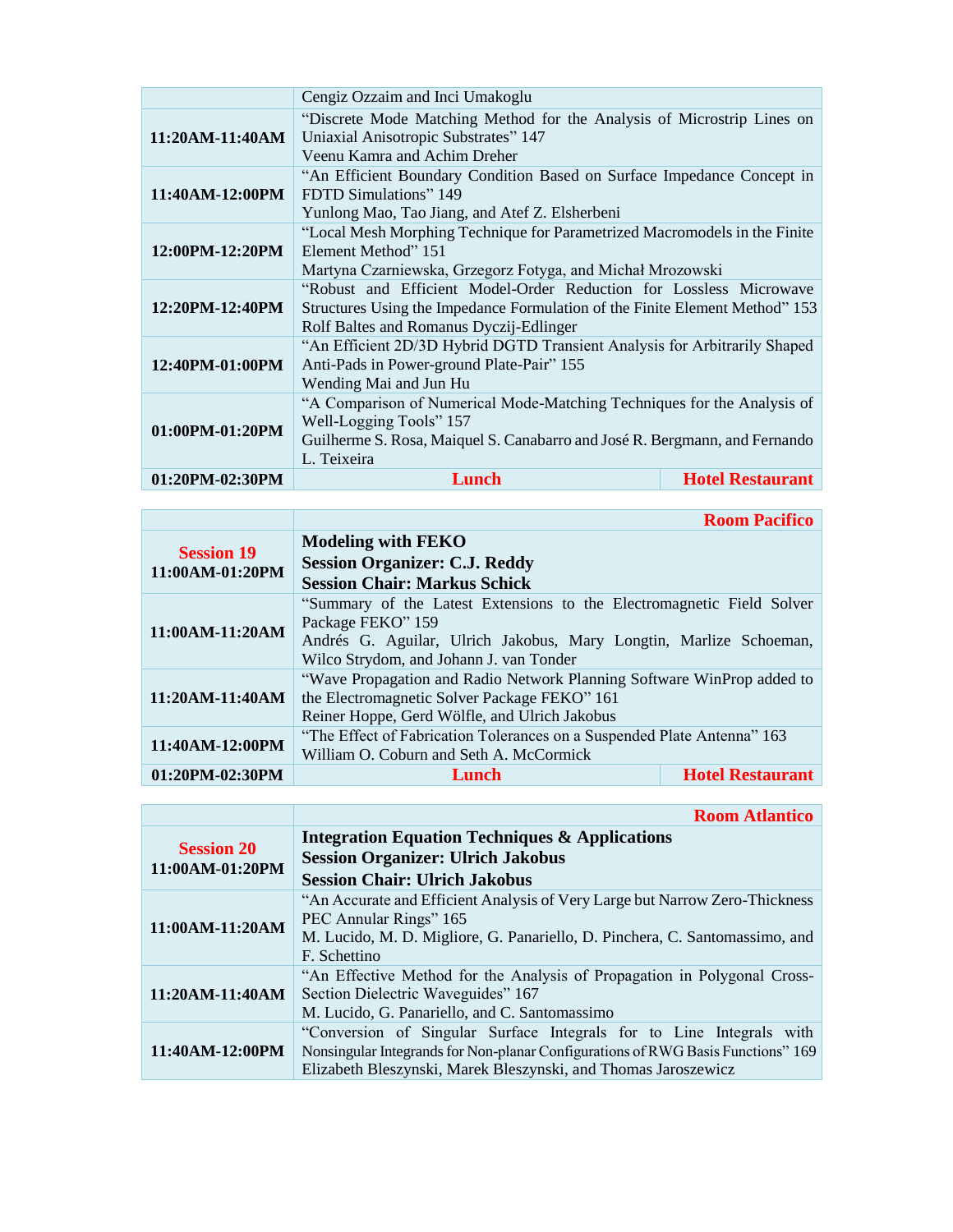| 12:00PM-12:20PM     | "Efficient Use of Singular Hierarchical Vector Functions for the FEM Solution |                         |
|---------------------|-------------------------------------------------------------------------------|-------------------------|
|                     | of Multiscale Problems" 171                                                   |                         |
|                     | Roberto D. Graglia, Paolo Petrini, and Andrew F. Peterson                     |                         |
|                     | "Integral Operators Formulation for Transient Radiation from Parabolic        |                         |
| 12:20PM-12:40PM     | Antennas Using Modified Raised Cosine Feeder" 173                             |                         |
|                     | Stefania de Sousa Faria, Cassio Goncalves do Rego, and Fernando Jose da Silva |                         |
|                     | Moreira                                                                       |                         |
|                     | "MoM-SIE Scattering Models of Snow and Ice Hydrometeors Based on 3D           |                         |
| 12:40PM-01:00PM     | Shape Reconstructions from MASC Images" 175                                   |                         |
|                     | Branislav M. Notaroš, V. N. Bringi, Cameron Kleinkort, Sanja B. Manić, Elene  |                         |
|                     | Chobanyan, Gwo-Jong Huang, Patrick Kennedy, and Merhala Thurai                |                         |
|                     | "Resolution of 2D Time Domain Electric Field Integral Equation: Novel         |                         |
| $01:00PM - 01:20PM$ | Formulation of RWG Associated to Laguerre Polynomials" 177                    |                         |
|                     | Auns Khaled, Dorsaf Omri, and Taoufik Aguili                                  |                         |
| $01:20PM - 02:30PM$ | Lunch                                                                         | <b>Hotel Restaurant</b> |

|                   | <b>Room Continenti</b>                                                     |
|-------------------|----------------------------------------------------------------------------|
| <b>Session 21</b> | <b>Low Frequency Electromagnetics</b>                                      |
| 02:30PM-04:30PM   | <b>Session Organizer: Osama Mohammed</b>                                   |
|                   | Session Chairs: Luca Di Rienzo, Abd A. Arkadan                             |
| 02:30PM-02:50PM   | "2D BEM for Processing Magnetic Field Maps of Accelerator Magnets" 179     |
|                   | Alberto Cosmai, Luca Di Rienzo, and Stephan Russenschuck                   |
|                   | "Reconstruction of PWM Signal Based on Double Fourier Transform and        |
| 02:50PM-03:10PM   | Minimum Phase System" 181                                                  |
|                   | Yaxiu Sun, Yida Lai, Junpeng Fang, and Meng Lin                            |
| 03:10PM-03:30PM   | "EM-AI Model of Microgrids in Islanding Mode" 183                          |
|                   | A. A. Arkadan                                                              |
|                   | "Electromechanical Analysis of an Electrodynamic Bearing" 185              |
| 03:30PM-03:50PM   | Antonino Musolino, Rocco Rizzo, Mauro Tucci, Sami Barmada, Emanuele        |
|                   | Crisostomi, Fabrizio Impinna, Joaquim Girardello Detoni, Nicola Amati, and |
|                   | Andrea Tonoli                                                              |
|                   | "Breakdown Voltage Assessment of GaN HEMT Devices through Physics-         |
| 03:50PM-04:10PM   | Based Modeling" 187                                                        |
|                   | Christopher R. Lashway, Alberto Berzoy, Nour Elsayad, and Osama Mohammed   |
|                   | "Predictions of the Power Quality of AC Electric Arc Furnace Connected to  |
| 04:10PM-04:30PM   | Power Grids" 189                                                           |
|                   | Hailong Zhang, Liang Wang, Gang Ma, Wei Yan, and Enrong Wang               |
| 04:30PM-04:50PM   | <b>Break</b>                                                               |

|                     | <b>Room Americhe</b>                                                     |  |  |  |  |
|---------------------|--------------------------------------------------------------------------|--|--|--|--|
|                     | Computational Electromagnetics, Advanced Algorithms<br>and               |  |  |  |  |
| <b>Session 22</b>   | <b>Emerging Applications – 2</b>                                         |  |  |  |  |
| 02:30PM-04:30PM     | <b>Session Organizers: Zhen Peng, Li Jiang</b>                           |  |  |  |  |
|                     | Session Chairs: Giovanni Angiulli, Kirill Zeyde                          |  |  |  |  |
|                     | "Computation of Nonlinear Eigenvalues Related to Parameters of Microwave |  |  |  |  |
| 02:30PM-02:50PM     | Structures by using Group Theory" 191                                    |  |  |  |  |
|                     | Giovanni Angiulli, Mario Versaci, and Francesco Carlo Morabito           |  |  |  |  |
|                     | "Numerical Study of a Family of IMEX-DGTD Methods for the 3D Time-       |  |  |  |  |
| $02:50PM - 03:10PM$ | Domain Maxwell's Equations" 193                                          |  |  |  |  |
|                     | Hao Wang, Li Xu, and Bin Li                                              |  |  |  |  |
|                     | "Analysis of Transmission-Line Equation Based on LOD-FDTD" 195           |  |  |  |  |
| 03:10PM-03:30PM     | Yaxiu Sun, Ming Zhang, Junzhu Qian, and Jianli Wang                      |  |  |  |  |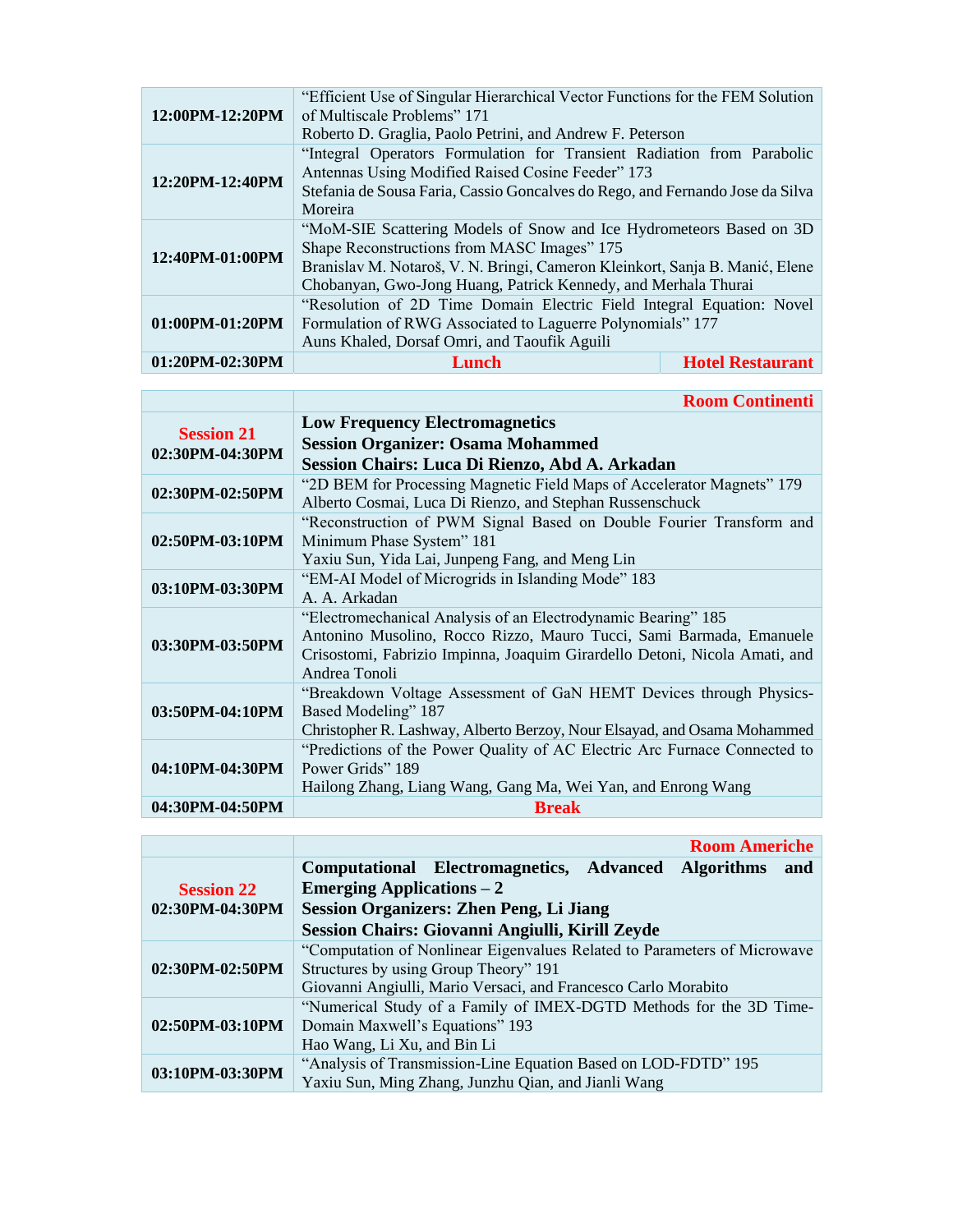| 03:30PM-03:50PM | "A General Model for Pattern Synthesis of Linear Antenna Arrays by<br>Metaheuristic Algorithms" 197<br>Suad Basbug             |
|-----------------|--------------------------------------------------------------------------------------------------------------------------------|
| 03:50PM-04:10PM | "Discernibility of Metallic Sphere in Rectangular Waveguide" 199<br>Kirill Zeyde                                               |
| 04:10PM-04:30PM | "An Efficient Numerical Method to Analyze Discontinuity of Coaxial Cable" 201<br>Jingyi Wang, Junwu Tao, and Fayçal Benmohamed |
| 04:30PM-04:50PM | <b>Break</b>                                                                                                                   |

| <b>Session 23</b><br>02:30PM-03:30PM                                                              | <b>Vendor Tutorial</b>                                                         | <b>Room Pacifico</b> |  |
|---------------------------------------------------------------------------------------------------|--------------------------------------------------------------------------------|----------------------|--|
|                                                                                                   | "How to Simulate Electrically Large Platforms for RF and EMC Applications" N/A |                      |  |
|                                                                                                   | <b>CST Workshop</b>                                                            |                      |  |
|                                                                                                   | Tutorial $-1$                                                                  | <b>Room Pacifico</b> |  |
| <b>Session 24</b><br>"Introduction to the Nonstandard Finite Difference Time Domain Methodology - |                                                                                |                      |  |
| 03:30PM-04:30PM                                                                                   | The Devils in the Details" 461                                                 |                      |  |
|                                                                                                   | <b>James B. Cole</b>                                                           |                      |  |
| 04:30PM-04:50PM                                                                                   | <b>Break</b>                                                                   |                      |  |

|                     | <b>Room Atlantico</b>                                                             |
|---------------------|-----------------------------------------------------------------------------------|
| <b>Session 25</b>   | Frequency and Time Domain Integral Equation Solvers - 1                           |
| 02:30PM-04:30PM     | Session Organizers: Huseyin Arda Ulku, Hakan Bagci, Ozgur Ergul                   |
|                     | Session Chairs: Huseyin Arda Ulku, Hakan Bagci, Ozgur Ergul                       |
| 02:30PM-02:50PM     | "Radon Transform Interpretation of Retarded-Time Potentials for SWG Bases" 203    |
|                     | Mahmut Akkuş, Fatih Dikmen, H. Arda Ülkü, and A. Arif Ergin                       |
|                     | "Integration Rules and Experimental Evidence for the Stability of Time Domain     |
| $02:50PM - 03:10PM$ | Integral Equations" 205                                                           |
|                     | Daniel S. Weile, Ismail Uluer, Jielin Li, and David A. Hopkins                    |
| 03:10PM-03:30PM     | "A Novel Preconditioner for the EFIE Discretised with the Hdiv Inner Product" 207 |
|                     | Kazuki Niino and Naoshi Nishimura                                                 |
|                     | "Modified Combined Tangential Formulation for Stable and Accurate Analysis        |
| 03:30PM-03:50PM     | of Plasmonic Structures" 209                                                      |
|                     | Barıscan Karaosmanoglu and Ozgur Ergul                                            |
|                     | "Boundary Integral Equation Study of the Influence of Finite Conductivity on      |
| 03:50PM-04:10PM     | Antenna Radiation Using a 3-D Differential Surface Admittance Operator" 211       |
|                     | Martijn Huynen, Daniel De Zutter, and Dries Vande Ginste                          |
| 04:10PM-04:30PM     | "On the Initial Condition Problem of the Time Domain PMCHWT Surface               |
|                     | Integral Equation" 213                                                            |
|                     | Ismail E. Uysal, Hakan Bagci, A. Arif Ergin, and H. Arda Ulku                     |
| 04:30PM-04:50PM     | <b>Break</b>                                                                      |

|                                      | <b>Room Continenti</b>                                                                                                                                                                                                                                |
|--------------------------------------|-------------------------------------------------------------------------------------------------------------------------------------------------------------------------------------------------------------------------------------------------------|
| <b>Session 26</b><br>04:50PM-06:30PM | <b>Big-Data Aspects of Computational Electromagnetics</b><br><b>Session Organizers: Ozlem Kilic, Levent Gurel</b><br><b>Session Chairs: Ozlem Kilic, Levent Gurel</b>                                                                                 |
| 04:50PM-05:10PM                      | "Successes and Frustrations in the Solution of Large Electromagnetic Problems<br>in Supercomputers" 215<br>Luis Landesa, José M. Taboada, Juan Luis Campon, Alberto Serna, Fernando<br>Obelleiro, Jose L. Rodríguez, Diego M. Solis, and Marta Araujo |
| 05:10PM-05:30PM                      | "Electromagnetic Optimization of MIMO Channels using GPUs" 217<br>Alfonso Breglia, Amedeo Capozzoli, Claudio Curcio, Salvatore Di Donna, and<br>Angelo Liseno                                                                                         |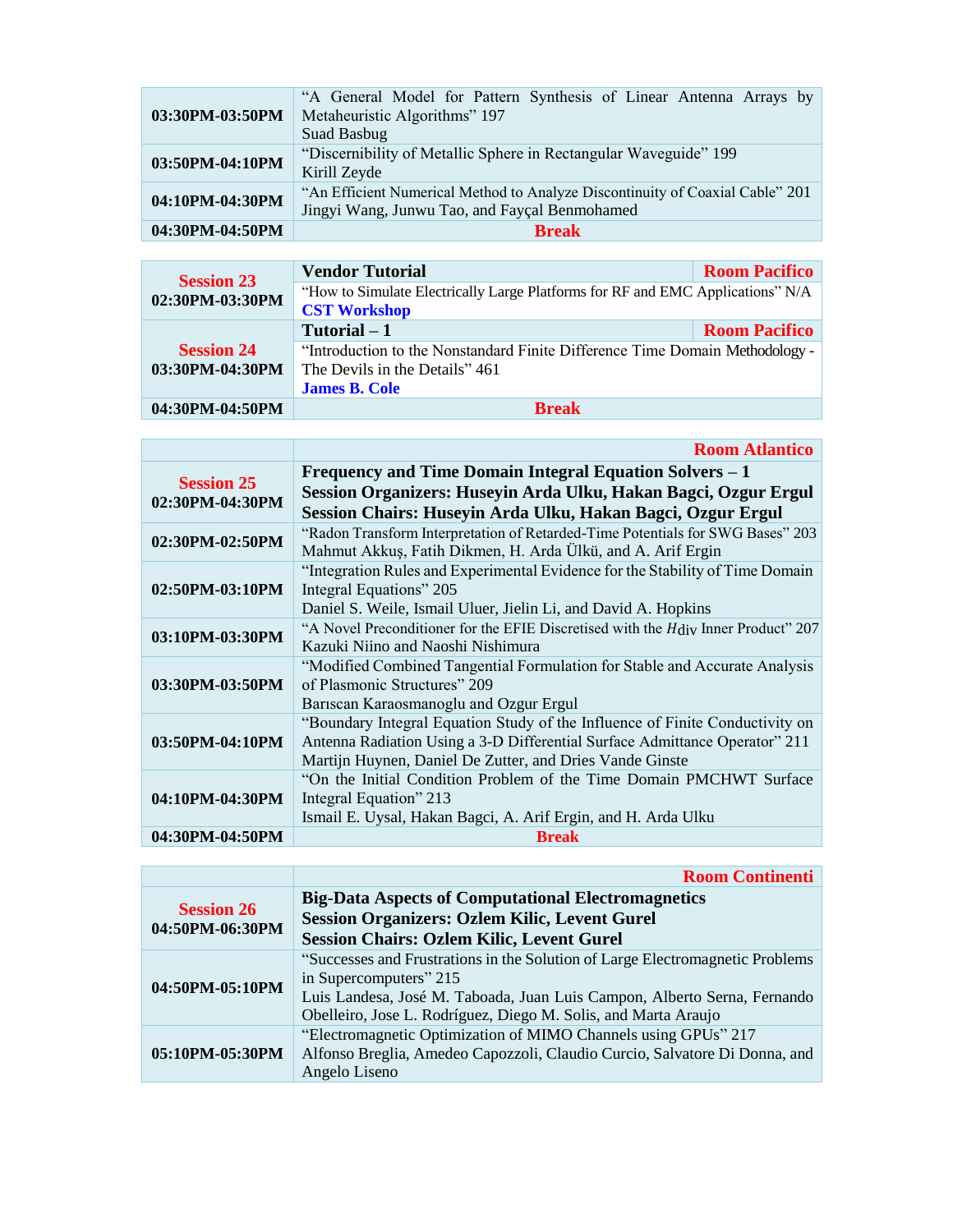| 05:30PM-05:50PM | "Accelerating Fast Marching for Geometrical Optics" 219                  |                                                              |  |  |  |  |  |
|-----------------|--------------------------------------------------------------------------|--------------------------------------------------------------|--|--|--|--|--|
|                 | Amedeo Capozzoli, Claudio Curcio, Angelo Liseno, and Salvatore Savarese  |                                                              |  |  |  |  |  |
| 05:50PM-06:10PM |                                                                          | "Large Inverse-Scattering Solutions with DBIM on GPU-Enabled |  |  |  |  |  |
|                 |                                                                          | Supercomputers" 221                                          |  |  |  |  |  |
|                 | Mert Hidayetoglu, Carl Pearson, Weng Cho Chew, Levent Gurel, and Wen-Mei |                                                              |  |  |  |  |  |
|                 | Hwu                                                                      |                                                              |  |  |  |  |  |

|                     | <b>Room Americhe</b>                                                         |  |  |  |
|---------------------|------------------------------------------------------------------------------|--|--|--|
|                     | Computational Electromagnetics, Advanced Algorithms<br>and                   |  |  |  |
| <b>Session 27</b>   | <b>Emerging Applications – 3</b>                                             |  |  |  |
| 04:50PM-06:30PM     | <b>Session Organizers: Zhen Peng, Li Jiang</b>                               |  |  |  |
|                     | Session Chairs: Shunichi Futatsumori, Adaildo G. D'Assunção                  |  |  |  |
|                     | "Aircraft Electromagnetic Field Estimation for Wireless Avionics Intra-      |  |  |  |
|                     | Communication Band Using Large-Scale FDTD Analysis" 223                      |  |  |  |
| $04:50PM - 05:10PM$ | Shunichi Futatsumori, Kazuyuki Morioka, Akiko Kohmura, Naruto Yonemoto,      |  |  |  |
|                     | Takashi Hikage, Kanji Yahagi, Masami Shirafune, Manabu Yamamoto, Toshio      |  |  |  |
|                     | Nojima, and Shoichi Narahashi                                                |  |  |  |
|                     | "A Uniform Geometrical Theory of Diffraction Formulation for the Diffraction |  |  |  |
| 05:10PM-05:30PM     | by a Perfect Electric Conductor and Impedance Finite Width Strip" 225        |  |  |  |
|                     | Mohammad Rashedi and Abdorreza Torabi                                        |  |  |  |
|                     | "Design of Rotatable Metasurface Microstrip Antenna with Reconfigurable      |  |  |  |
|                     | Polarization" 227                                                            |  |  |  |
| 05:30PM-05:50PM     | Felipe F. Araújo, Adaildo G. D'Assunção, Luis F. V. T. Costa, and William S. |  |  |  |
|                     | Alves                                                                        |  |  |  |
| 05:50PM-06:10PM     | "A Speeding up Technique for Lossy Anisotropic Algorithm in FDTD Method" 229 |  |  |  |
|                     | Fatih Kaburcuk and Atef Z. Elsherbeni                                        |  |  |  |

|                                      | <b>Room Pacifico</b>                                                                                                                                                                            |
|--------------------------------------|-------------------------------------------------------------------------------------------------------------------------------------------------------------------------------------------------|
| <b>Session 28</b><br>04:50PM-06:30PM | <b>Optimization and Modeling Methods for EM-Driven Design</b><br><b>Session Organizer: Slawomir Koziel</b><br><b>Session Chair: Slawomir Koziel</b>                                             |
| 04:50PM-05:10PM                      | "Rapid Design Optimization of Compact Couplers Using Response Features<br>and Adjoint Sensitivities" 231<br>Slawomir Koziel and Adrian Bekasiewicz                                              |
| 05:10PM-05:30PM                      | "Multi-Objective EM-Driven Design of Integrated Spiral Inductors by Pareto<br>Front Exploration" 233<br>Slawomir Koziel and Piotr Kurgan                                                        |
| 05:30PM-05:50PM                      | "Surrogate-assisted Transformation Optics Inspired GRIN Lens Design and<br>Optimization" 235<br>Sawyer D. Campbell, Jogender Nagar, John A. Easum, Douglas H. Werner, and<br>Pingjuan L. Werner |
| 05:50PM-06:10PM                      | "Research on EM Characteristics Modeling of Sea Surface by Ship EDF" 237<br>Gao Shuang, Mei Jiahe, Guo Lingfei, Jiang Tao, and Zhang Yachen                                                     |

|                   | <b>Room Atlantico</b>                                                   |
|-------------------|-------------------------------------------------------------------------|
|                   | Human Exposure to Electromagnetic Fields: EMF Dosimetry,                |
| <b>Session 29</b> | <b>Applications, Compliance Methods</b>                                 |
| 04:50PM-06:30PM   | <b>Session Organizers: Luca Giaccone, Aldo Canova</b>                   |
|                   | <b>Session Chair: Luca Giaccone</b>                                     |
| 04:50PM-05:10PM   | "The Role of the Skin Modeling in LF Dosimetry" 239                     |
|                   | Valerio De Santis, Tommaso Campi, Silvano Cruciani, and Mauro Feliziani |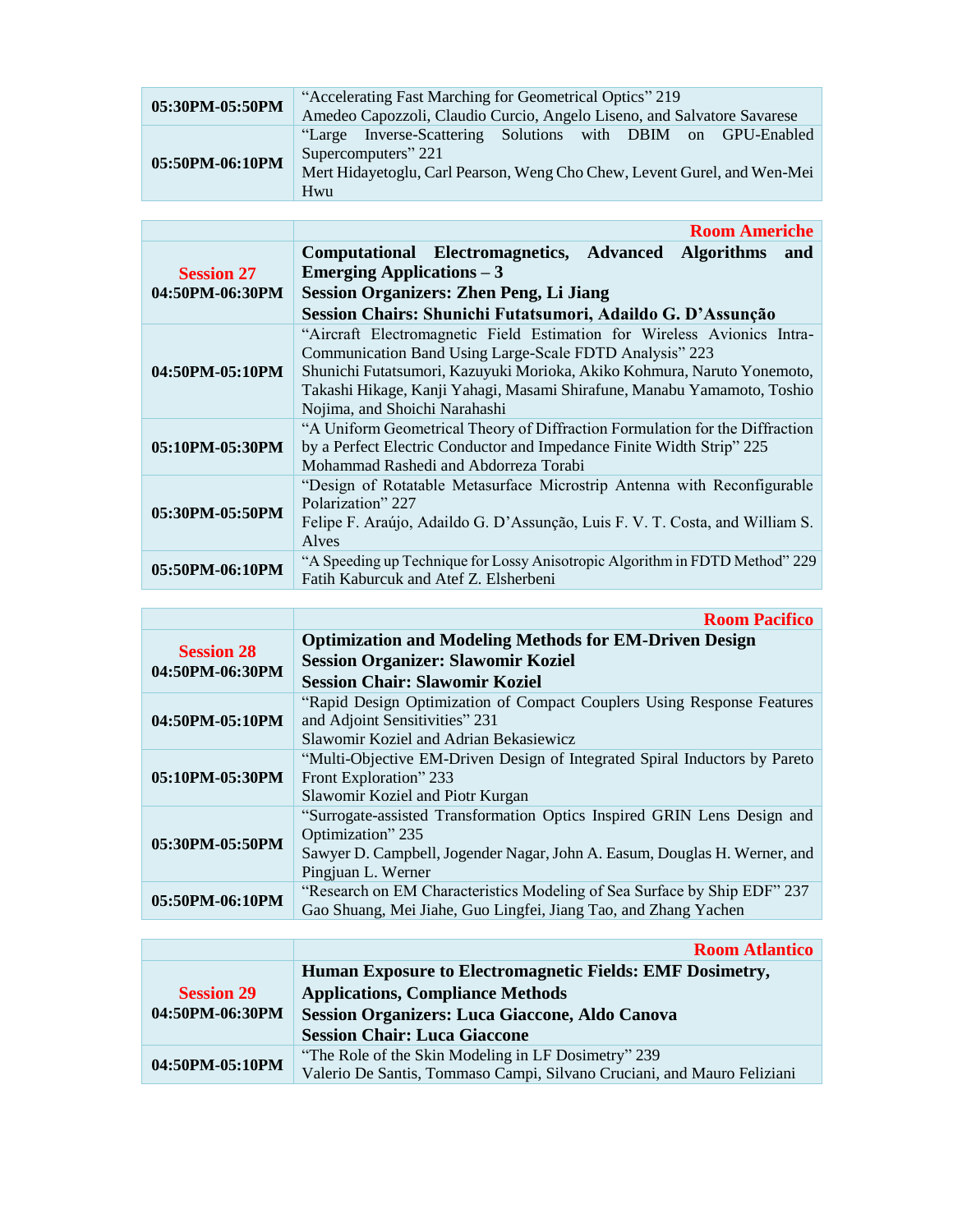| 05:10PM-05:30PM | "Assessment of the Uncertainty in 50 Hz Foetal Exposure due to Tissues      |                        |  |
|-----------------|-----------------------------------------------------------------------------|------------------------|--|
|                 | Conductivity Variation" 241                                                 |                        |  |
|                 |                                                                             |                        |  |
|                 | Serena Fiocchi, Paolo Ravazzani, and Marta Parazzini                        |                        |  |
|                 | "Assessment of Fetal Exposure to 4G LTE Tablet in Realistic Scenarios using |                        |  |
| 05:30PM-05:50PM | Stochastic Dosimetry" 243                                                   |                        |  |
|                 | E. Chiaramello, M. Parazzini, P. Ravazzani, and J. Wiart                    |                        |  |
|                 | "Exposure to Electric and Magnetic Fields at Intermediate Frequencies of    |                        |  |
|                 | Household Appliances" 245                                                   |                        |  |
| 05:50PM-06:10PM | Sam Aerts, Carolina Calderon, Blaz Valic, Matthias Van den Bossche,         |                        |  |
|                 | Leen Verloock, Myron Maslanyj, Darren Addison, Peter Gajsek, Luc Martens,   |                        |  |
|                 | Martin Roosli, Elisabeth Cardis, and Wout Joseph                            |                        |  |
|                 |                                                                             |                        |  |
|                 | <b>Plenary Talk - 4</b>                                                     | <b>Room Continenti</b> |  |
|                 | $\cdots$ $\cdots$                                                           |                        |  |

|                     | 1 IVIIII TAUR                                                              | www.communication |
|---------------------|----------------------------------------------------------------------------|-------------------|
| <b>Session 30</b>   | "Using Different Techniques for Electromagnetic Design and Verification of |                   |
| $06:10PM - 07:00PM$ | Large and Complex Structures: Industrial Cases of Interest"                |                   |
|                     | <b>IDS Ingegneria dei Sistemi</b>                                          |                   |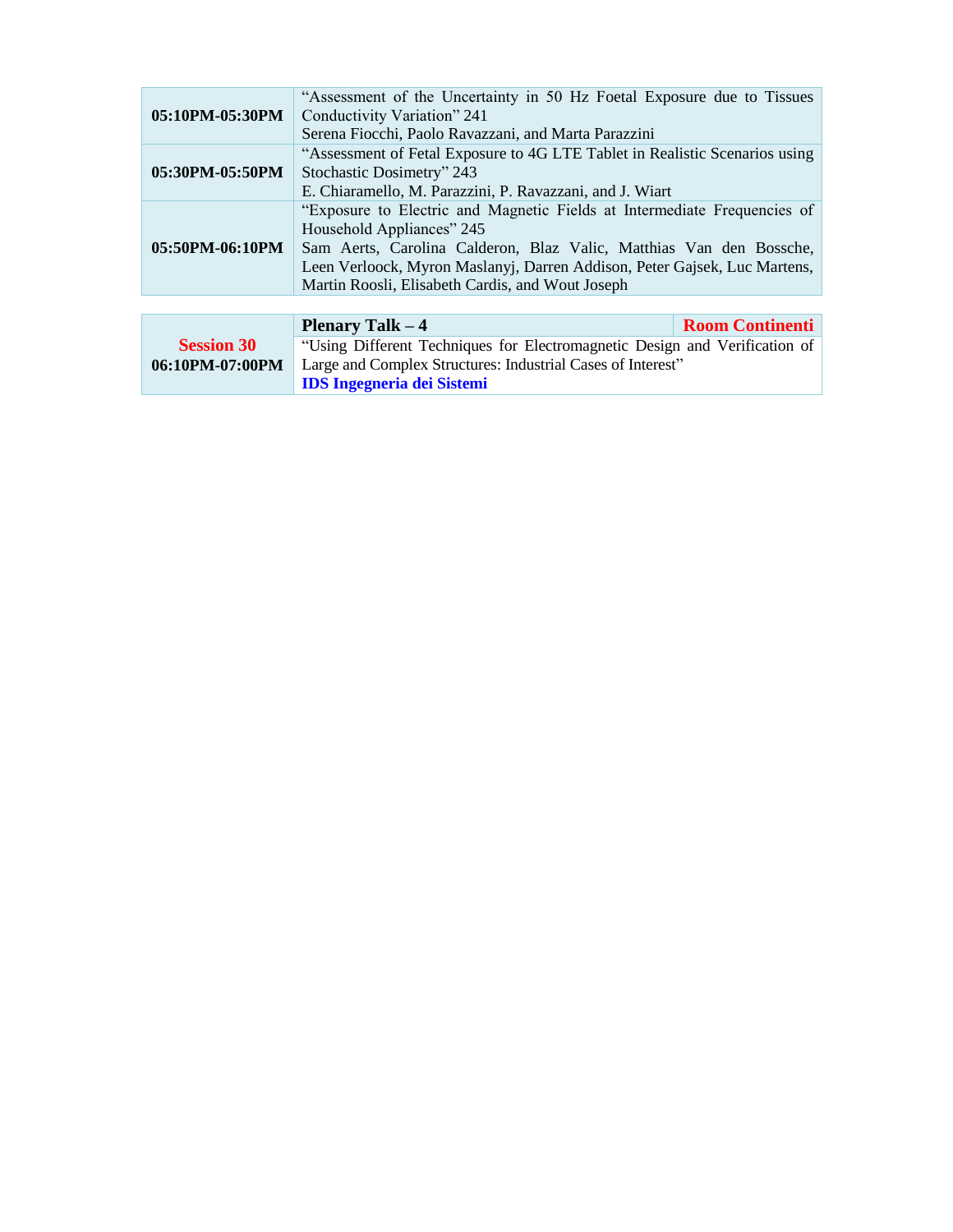| <b>Wednesday, March 29</b>                                                                         |                                                                               |                        |  |  |  |
|----------------------------------------------------------------------------------------------------|-------------------------------------------------------------------------------|------------------------|--|--|--|
| 08:00AM-05:00PM                                                                                    | <b>Business Center</b><br><b>Conference Registration</b>                      |                        |  |  |  |
| 08:30PM-05:30PM                                                                                    | <b>Main Hall</b><br><b>Exhibitors</b>                                         |                        |  |  |  |
| 08:00PM-10:30PM                                                                                    | <b>Room Continenti</b><br><b>Banquet</b>                                      |                        |  |  |  |
| <b>Session 31</b>                                                                                  | <b>Plenary Talk – 5</b>                                                       | <b>Room Continenti</b> |  |  |  |
| 08:40AM-09:30AM                                                                                    | "Wireless Power Transfer and Energy Harvesting for RFID and Wireless Sensors" |                        |  |  |  |
|                                                                                                    | <b>Apostolos Georgiadis</b>                                                   |                        |  |  |  |
|                                                                                                    | <b>Plenary Talk – 6</b>                                                       | <b>Room Continenti</b> |  |  |  |
| <b>Session 32</b><br>"(Heterogeneous) Parallel Solutions of Billion-Unknown Problems: Applications |                                                                               |                        |  |  |  |
| 09:40AM-10:30AM                                                                                    | and Big-Data Aspects"                                                         |                        |  |  |  |
|                                                                                                    | <b>Levent Gürel</b>                                                           |                        |  |  |  |
| 10:30AM-11:00AM                                                                                    | <b>Break</b>                                                                  |                        |  |  |  |

|                   |                                                                                | <b>Room Continenti</b>  |
|-------------------|--------------------------------------------------------------------------------|-------------------------|
| <b>Session 33</b> | Electromagnetic Techniques for the Internet of Things – 1                      |                         |
| 11:00AM-01:20PM   | Session Organizers: Paolo Nepa, Alessandra Costanzo                            |                         |
|                   | <b>Session Chairs: Paolo Nepa, Alessandra Costanzo</b>                         |                         |
|                   | "Phase-Only Synthesis of Convex Metallic Reflectarray Antennas for Multi-      |                         |
| 11:00AM-11:20AM   | beam Radiations via Steepest Descent Method" 247                               |                         |
|                   | Jen-Wei Liu and Hsi-Tseng Chou                                                 |                         |
| 11:20AM-11:40AM   | "Energy Paradigms of Augmented Tags for the Internet of Things Deployment" 249 |                         |
|                   | Smail Tedjini, Gianfranco Andia Vera, and Yvan Duroc                           |                         |
|                   | "Principal Component Analysis of CSI for the Robust Wireless Detection of      |                         |
| 11:40AM-12:00PM   | Passive Targets" 251                                                           |                         |
|                   | F. Viani, A. Polo, E. Giarola, M. Salucci, and A. Massa                        |                         |
| 12:00PM-12:20PM   | "Miniature Rectenna Design" 253                                                |                         |
|                   | Hubregt J. Visser                                                              |                         |
|                   | "A Portable RFID Reader Augmented with Tracking Capabilities for Indoor        |                         |
| 12:20PM-12:40PM   | Monitoring of People" 255                                                      |                         |
|                   | Giacomo Paolini, Diego Masotti, and Alessandra Costanzo                        |                         |
| 12:40PM-01:00PM   | "3D Antenna for Wireless Power Transmission" 257                               |                         |
|                   | Gonçalo Dias, Pedro Pinho, Ricardo Gonçalves, and Nuno Carvalho                |                         |
|                   | "RFID Sensing Breadboard for Industrial IoT" 259                               |                         |
| 01:00PM-01:20PM   | Cecilia Occhiuzzi, Sabina Manzari, Stefano Caizzone, Sara Amendola, and        |                         |
|                   | Gaetano Marrocco                                                               |                         |
| 01:20PM-02:30PM   | Lunch                                                                          | <b>Hotel Restaurant</b> |

|                   |                                                                         | <b>Room Americhe</b> |
|-------------------|-------------------------------------------------------------------------|----------------------|
|                   | Computational Electromagnetics, Advanced Algorithms                     | and                  |
| <b>Session 34</b> | <b>Emerging Applications – 4</b>                                        |                      |
| 11:00AM-01:20PM   | <b>Session Organizers: Zhen Peng, Li Jiang</b>                          |                      |
|                   | <b>Session Chairs: Fayçal Benmohamed</b>                                |                      |
|                   | "Numerical Simulation of Wave Propagation in Microstrip Line Containing |                      |
| 11:00AM-11:20AM   | Magnetic Layer" 261                                                     |                      |
|                   | Fayçal Benmohamed, Didier Vincent, Jingyi Wang, and Junwu Tao           |                      |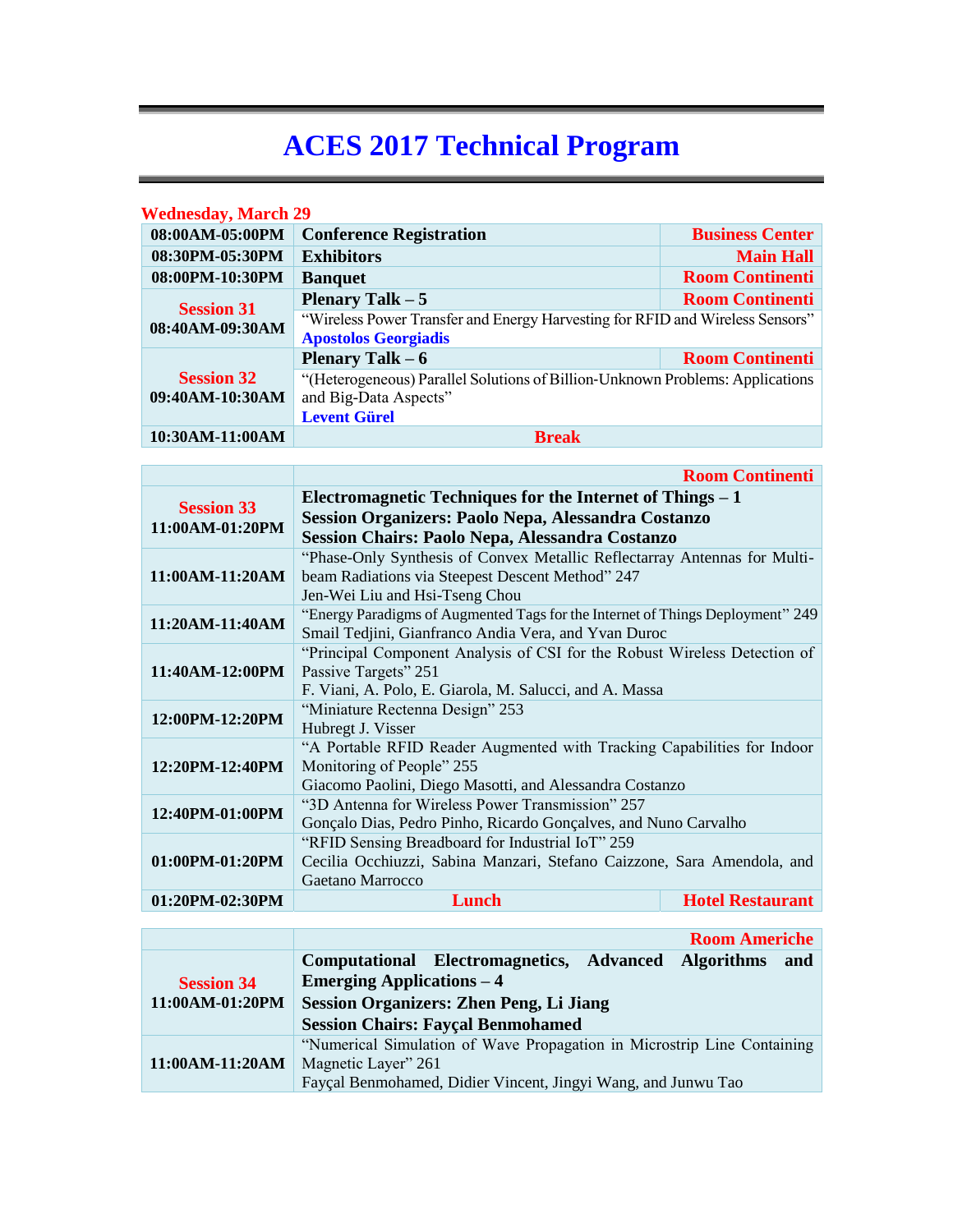| 11:20AM-11:40AM | "Wave Concept in MoM-GEC Formalism" 263<br>Ahmed Nouainia, Mohamed Hajji, and Taoufik Aguili                                                                             |                         |
|-----------------|--------------------------------------------------------------------------------------------------------------------------------------------------------------------------|-------------------------|
| 11:40AM-12:00PM | "Determined Factor Parameter Analysis for System of Information Recovery<br>from USB-Keyboard Compromising Emanations" 265<br>Rostislav I. Sokolov and Renat R. Abdullin |                         |
| 12:00AM-12:20PM | "Radar Big Data Reduction Using Hardware and Software Solutions" 267<br>Sabikun Nahar, Lingyun Ren, Aly E. Fathy, Nghia Tran, and Ozlem Kilic                            |                         |
| 01:20PM-02:30PM | Lunch                                                                                                                                                                    | <b>Hotel Restaurant</b> |

г

|                                      |                                                                              | <b>Room Pacifico</b>    |
|--------------------------------------|------------------------------------------------------------------------------|-------------------------|
|                                      | Nanoelectronics and Nanoelectromagnetics: Modeling and Applications          |                         |
| <b>Session 35</b><br>11:00AM-01:20PM | <b>Session Organizers: Antonio Maffucci, Sergey Maksimenko</b>               |                         |
|                                      | <b>Session Chairs: Antonio Maffucci, Sergey Maksimenko</b>                   |                         |
| 11:00AM-11:20AM                      | "Can a Degenerate Electron Gas Stabilize Excitons in Semiconductors?" N/A    |                         |
|                                      | Axel Hoffmann, C. Nenstiel, G. Callsen, F. Nippert, and M. R. Wagner         |                         |
|                                      | "Electron Beam Induced Terahertz Čerenkov Radiation from Multilayer          |                         |
| 11:20AM-11:40AM                      | Graphene Sandwiches" 271                                                     |                         |
|                                      | Konstantin Batrakov and Sergey Maksimenko                                    |                         |
|                                      | "Tunable Electromagnetic Response of Free-standing 3D Carbon Nanotube        |                         |
| 11:40AM-12:00PM                      | Network in the Ka-band" 273                                                  |                         |
|                                      | M. V. Shuba, D. Yuko, P. P. Kuzhir, S. A. Maksimenko, and M. Scarselli       |                         |
|                                      | "Carbon Thin Films as Effective Absorbers of Microwave Radiation: Experiment |                         |
| 12:00PM-12:20PM                      | and EMC Applications" 275                                                    |                         |
|                                      | Polina Kuzhir, Alesia Padabskaya, Nadezhda Volynets, Konstantin Batrakov,    |                         |
|                                      | Sergey Maksimenko, Tommi Kaplas, Yuri Svirko, and Philippe Lambin            |                         |
|                                      | "Carbon Nanotube Interconnects with Negative Temperature Coefficient of the  |                         |
| 12:20PM-12:40PM                      | Resistance" 277                                                              |                         |
|                                      | A. Maffucci, G. Miano, F. Micciulla, A. Cataldo, and S. Bellucci             |                         |
| 01:20PM-02:30PM                      | Lunch                                                                        | <b>Hotel Restaurant</b> |

|                   |                                                                             | <b>Room Atlantico</b>   |  |
|-------------------|-----------------------------------------------------------------------------|-------------------------|--|
| <b>Session 36</b> | Antenna Design – 2                                                          |                         |  |
| 11:00AM-01:20PM   | <b>Session Chair: Michael Johnson</b>                                       |                         |  |
|                   | "A System-by-Design Approach for Efficient Multiband Patch Antennas         |                         |  |
| 11:00AM-11:20AM   | Design" $279$                                                               |                         |  |
|                   | M. Salucci, G. Oliveri, P. Rocca, and A. Massa                              |                         |  |
|                   | "On the Comparison and Evaluation of Sparse Array Synthesis Methods" 281    |                         |  |
| 11:20AM-11:40AM   | Daniele Pinchera, Marco Donald Migliore, Mario Lucido, and Fulvio Schettino |                         |  |
|                   | "Uniform Theory of Diffraction Approximation for Large Antenna Array        |                         |  |
| 11:40AM-12:00PM   | Fields" 283                                                                 |                         |  |
|                   | Michael R. Johnson and Omar W. Ali                                          |                         |  |
|                   | "Optimal Synthesis of Monopulse Beamforming Weights for Airborne Radars"    |                         |  |
| 12:00PM-12:20PM   | through Convex Optimization" 285                                            |                         |  |
|                   | G. Gottardi, N. Ebrahimi, P. Rocca, and A. Massa                            |                         |  |
|                   | "Optimization-based Design of Innovative Grating-lobe Free Radar UWB        |                         |  |
| 12:20PM-12:40PM   | Architectures" 287                                                          |                         |  |
|                   | L. Tenuti, P. Rocca, and A. Massa                                           |                         |  |
| 12:40PM-01:00PM   | "Circular Slotted Reconfigurable Multiband Patch Antenna for Wireless       |                         |  |
|                   | Applications" 289                                                           |                         |  |
|                   | Rashid Saleem and Asim Quddus                                               |                         |  |
| 01:20PM-02:30PM   | Lunch                                                                       | <b>Hotel Restaurant</b> |  |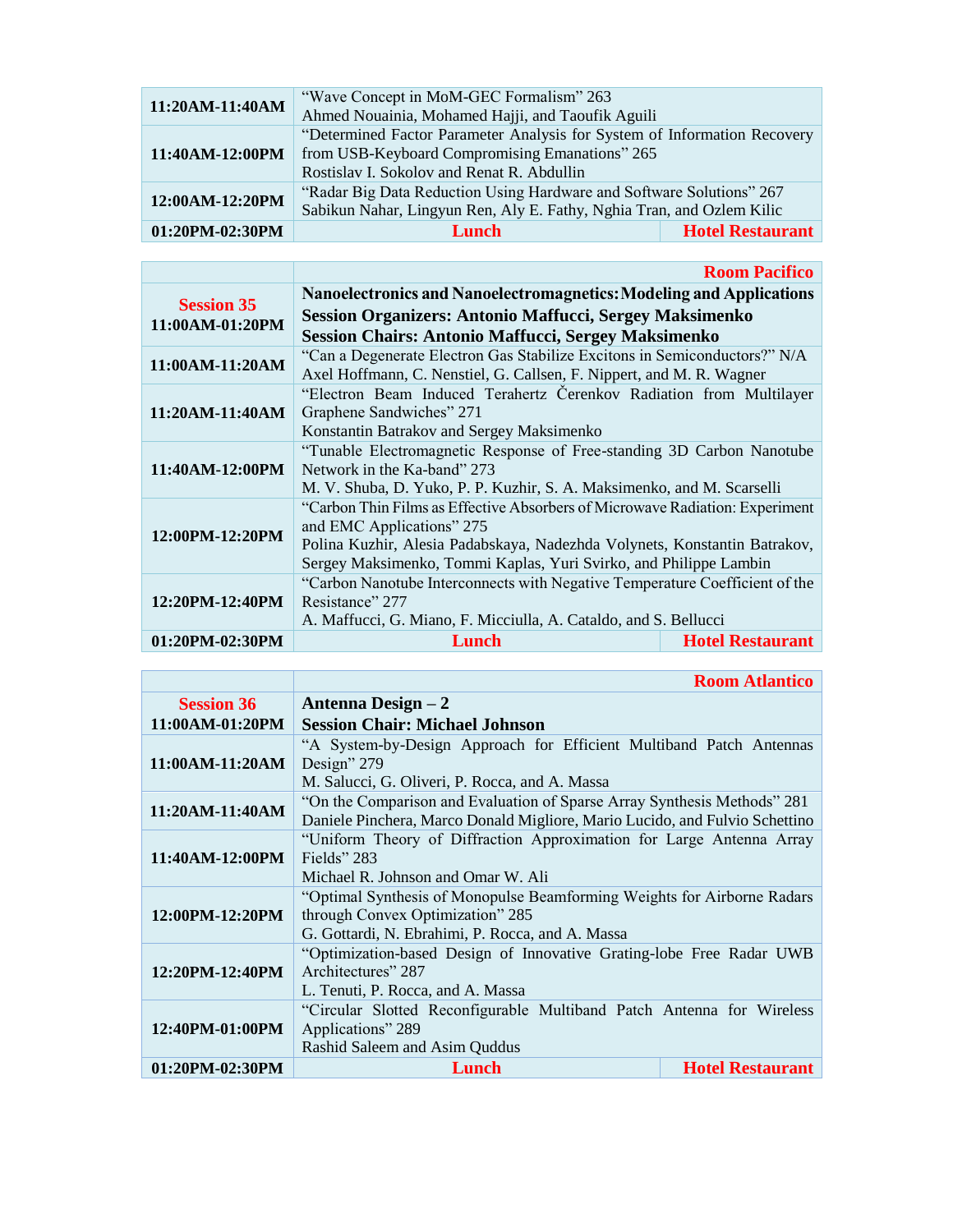|                   | <b>Room Continenti</b>                                                         |
|-------------------|--------------------------------------------------------------------------------|
| <b>Session 37</b> | Electromagnetic Techniques for the Internet of Things $-2$                     |
| 02:30PM-04:30PM   | Session Organizers: Paolo Nepa, Alessandra Costanzo                            |
|                   | <b>Session Chairs: Paolo Nepa, Alessandra Costanzo</b>                         |
|                   | "Autonomous Wearable RFID-Based Sensing Platform for the Internet-of-          |
| 02:30PM-02:50PM   | Things" 291                                                                    |
|                   | Sam Lemey, Sam Agneessens, Patrick Van Torre, Kristof Baes, Hendrik Rogier,    |
|                   | and Jan Vanfleteren                                                            |
| 02:50PM-03:10PM   | "Synthesis of Near Field Focused Arrays Including Far Field Constrains" 293    |
|                   | Rafael G. Ayestaran, Marcos R. Pino, and Paolo Nepa                            |
|                   | "Resonant Inductive WPT Link Operating in a Coupling-independent Regime" 295   |
| 03:10PM-03:30PM   | Alessio De Angelis, Marco Dionigi, Paolo Carbone, Mauro Mongiardo, Qinghua     |
|                   | Wang, Wenquan Che, Franco Mastri, Alessandra Costanzo, Giuseppina Monti,       |
|                   | and Luciano Tarricone                                                          |
| 03:30PM-03:50PM   | "The SARFID Technique in Handling Systems Applications" 297                    |
|                   | Alice Buffi, Paolo Nepa, and Marcos R. Pino                                    |
| 03:50PM-04:10PM   | "A Proximity Wireless Sensor Based on Backscatter Communication" 299           |
|                   | Angel Servent, Spyros Daskalakis. Ana Collado, and Apostolos Georgiadis        |
|                   | "Experimental Assessment of a Design Criterion for RFID Wearable Antennas" 301 |
| 04:10PM-04:30PM   | P. Nepa, A. Michel, G. Manara, R. Colella, L. Catarinucci, L. Tarricone, G. A. |
|                   | Casula, G. Mazzarella, and G. Montisci                                         |
| 04:30PM-04:50PM   | <b>Break</b>                                                                   |

|                                      | <b>Room Americhe</b>                                                                                                                                                                                                                                           |  |
|--------------------------------------|----------------------------------------------------------------------------------------------------------------------------------------------------------------------------------------------------------------------------------------------------------------|--|
| <b>Session 38</b><br>02:30PM-04:30PM | Low-Frequency Electromagnetic Inverse Problems – 1<br><b>Session Organizer: Alessandro Formisano</b><br><b>Session Chair: Alessandro Formisano</b>                                                                                                             |  |
| 02:30PM-02:50PM                      | "Sensor Selection via Convex Optimization in Remote Contact-free<br>Measurement of Currents" 303<br>Fatemeh Ghasemifard and Martin Norgren                                                                                                                     |  |
| 02:50PM-03:10PM                      | "Magnetic Polarizability Tensors for Low Frequency Object Classification and<br>Detection" 305<br>P. D. Ledger and W. R. B. Lionheart                                                                                                                          |  |
| 03:10PM-03:30PM                      | "Lorentz Force Evaluation with an Extended Area Approach" 307<br>E.-M. Dölker, R. Schmidt, K. Weise, B. Petković, M. Ziolkowski, H. Brauer,<br>and J. Haueisen                                                                                                 |  |
| 03:30PM-03:50PM                      | "Calculation of Eddy Currents in Moving Conductors Using the Meshfree<br>Charge Simulation Method" 309<br>B. Petković and J. Haueisen                                                                                                                          |  |
| 03:50PM-04:10PM                      | "Spatial Harmonic Current Density Basis for Faults Identification in Fuel Cell<br>Stack from External Magnetic Field Measurements" 311<br>Lyes Ifrek, Olivier Chadebec, Gilles Cauffet, Yann Bultel, Sébastien Rosini,<br>and Luc Rouveyre                     |  |
| 04:10PM-04:30PM                      | "Generalization of the Vector Hysteron Model through the Dependence of<br>Moving Functions on Frequency" 313<br>Antonino Laudani, Gabriele-Maria Lozito, Francesco Riganti-Fulginei,<br>Alessandro Salvini, Ermanno Cardelli, Antonio Faba, and Simone Quondam |  |
| 04:30PM-04:50PM                      | <b>Break</b>                                                                                                                                                                                                                                                   |  |

| <b>Session 39</b> | Tutorial $-2$                                                                                             | <b>Room Pacifico</b> |
|-------------------|-----------------------------------------------------------------------------------------------------------|----------------------|
| 02:30PM-03:30PM   | "Higher-Order Hierarchical Vector Polynomial Bases for CEM" 490<br>Roberto D. Graglia, Andrew F. Peterson |                      |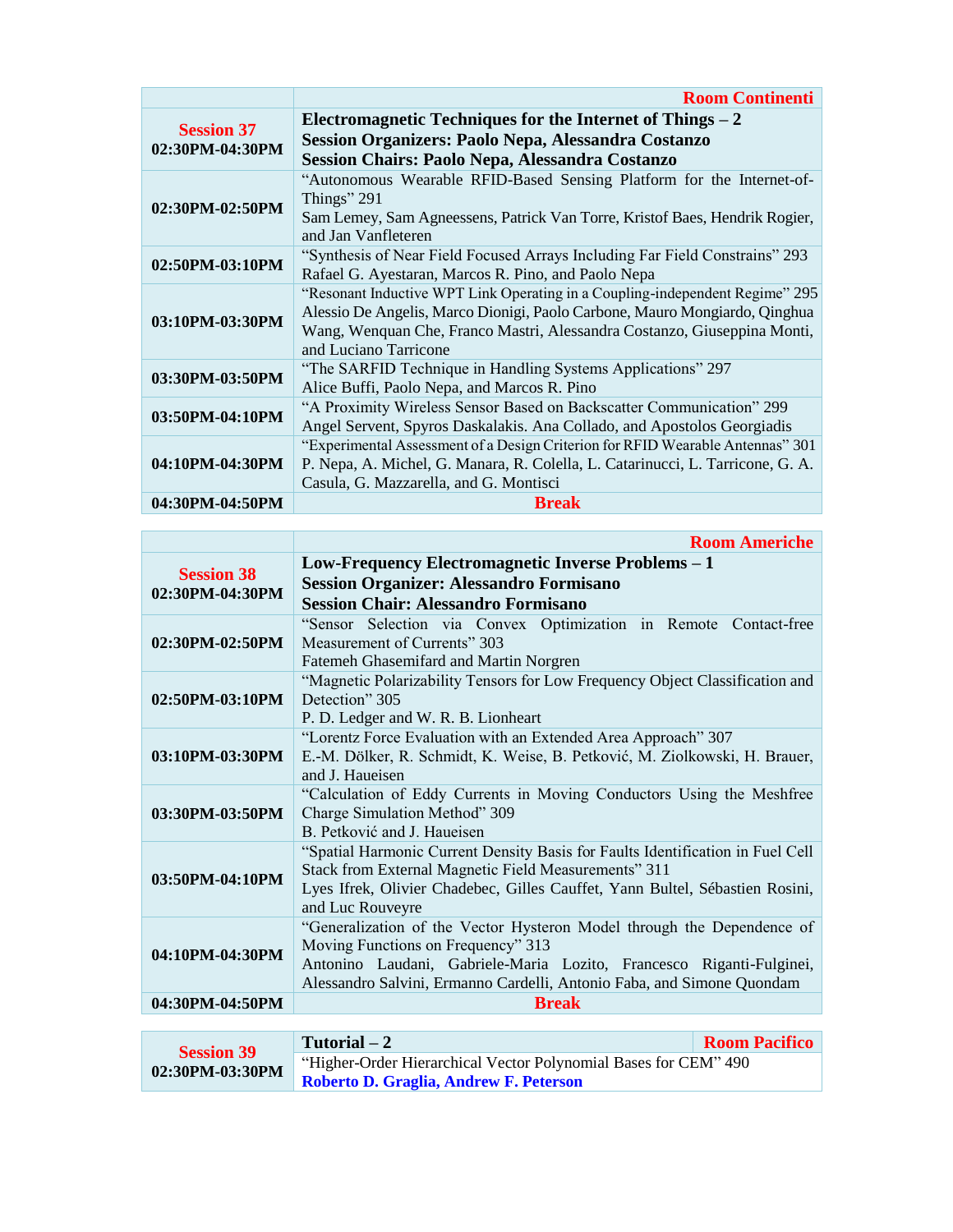| <b>Session 40</b><br>03:30PM-04:30PM | Tutorial $-3$                                  | <b>Room Pacifico</b> |
|--------------------------------------|------------------------------------------------|----------------------|
|                                      | "Developing Singular Vector Bases for CEM" 515 |                      |
|                                      | <b>Andrew F. Peterson, Roberto D. Graglia</b>  |                      |
| 04:30PM-04:50PM                      | <b>Break</b>                                   |                      |

|                   | <b>Room Atlantico</b>                                                             |
|-------------------|-----------------------------------------------------------------------------------|
| <b>Session 41</b> | Antenna Design – 3                                                                |
| 02:30PM-04:30PM   | <b>Session Chairs: Lorenzo Poli, Victor Chechetkin</b>                            |
|                   | "Power Pattern Sensitivity Analysis of Reflectarray Antennas to Substrate         |
| 02:30PM-02:50PM   | Uncertainties through the Minkowski Interval Analysis" 315                        |
|                   | N. Ebrahimi, P. Rocca, and A. Massa                                               |
| 02:50PM-03:10PM   | "Equivalent Circuit Model of a Triple Frequency Rejection Band UWB Antenna" 317   |
|                   | Yanyan Wang, Tao Jiang, and Yingsong Li                                           |
| 03:10PM-03:30PM   | "Innovative Simplified Array Design for Wireless Power Transmission" 319          |
|                   | G. Oliveri, P. Rocca, L. Poli, and A. Massa                                       |
| 03:30PM-03:50PM   | "An Integer Genetic Algorithm for Optimal Clustering in Phased Array Antenna" 321 |
|                   | L. Poli, G. Oliveri, and A. Massa                                                 |
| 03:50PM-04:10PM   | "Reconfigurable Electrically Small Split Ring Resonator Antenna" 323              |
|                   | A. Bakhmutov, N. Knyazev, and V. Chechetkin                                       |
|                   | "A Square Slot Circularly Polarized Microstrip Antenna with Enhanced              |
| 04:10PM-04:30PM   | Bandwidth" 325                                                                    |
|                   | Obeng Kwakye Kingsford Sarkodie, Kang Kai, and Mujeeb Abdullah                    |
| 04:30PM-04:50PM   | <b>Break</b>                                                                      |

|                                      | <b>Room Americhe</b>                                                              |
|--------------------------------------|-----------------------------------------------------------------------------------|
| <b>Session 42</b><br>04:50PM-06:30PM | <b>Wireless Power Transfer</b>                                                    |
|                                      | <b>Session Organizer: Shishir Punjala</b>                                         |
|                                      | <b>Session Chair: Shishir Punjala</b>                                             |
|                                      | "Wireless Power Transfer via Negative Permittivity Metamaterials as Resonating    |
|                                      | Elements" 327                                                                     |
| 04:50PM-05:10PM                      | Antonios G. Pelekanidis, Antonios X. Lalas, Nikolaos V. Kantartzis, Tadao Ohtani, |
|                                      | and Yasushi Kanai                                                                 |
|                                      | "A Multiantenna Approach to Maximize Wireless Power Transfered to                 |
| 05:10PM-05:30PM                      | Implantable Devices" 329                                                          |
|                                      | H. Dinis, I. Colmiais, and P. M. Mendes                                           |
| 05:30PM-05:50PM                      | "Coil Designs that Enable Wireless Powering by Cancelling Flux Leakage" 331       |
|                                      | Shishir Punjala                                                                   |

|                   | <b>Room Pacifico</b>                                                                                                                 |
|-------------------|--------------------------------------------------------------------------------------------------------------------------------------|
| <b>Session 43</b> | <b>Advanced Applications – 1</b>                                                                                                     |
| 04:50PM-06:30PM   | <b>Session Chair: Paolo Petrini</b>                                                                                                  |
| 04:50PM-05:10PM   | "Microwave Measurement Technique for Evaluating the Polarization of the<br>Electromagnetic Field within a Reverberating Chamber" 333 |
|                   | Antonio Sorrentino, José. J. Gil, Maurizio Migliaccio, Giuseppe Ferrara, and<br>Sergio Cappa                                         |
| 05:10PM-05:30PM   | "Artificial Ionospheric Scintillation Effects on Communication Signals in the<br>V and W Bands" 335                                  |
|                   | David Smith, Peter Collins, James Fee, James C. Petrosky, Andrew Terzuoli,<br>and Caglar Yardim                                      |
| 05:30PM-05:50PM   | "Variational Analysis of Substrate-Integrated Waveguides with Longitudinal<br>Slot" 337                                              |
|                   | Nghia Nguyen-Trong, Leonard Thomas Hall, and Christophe Fumeaux                                                                      |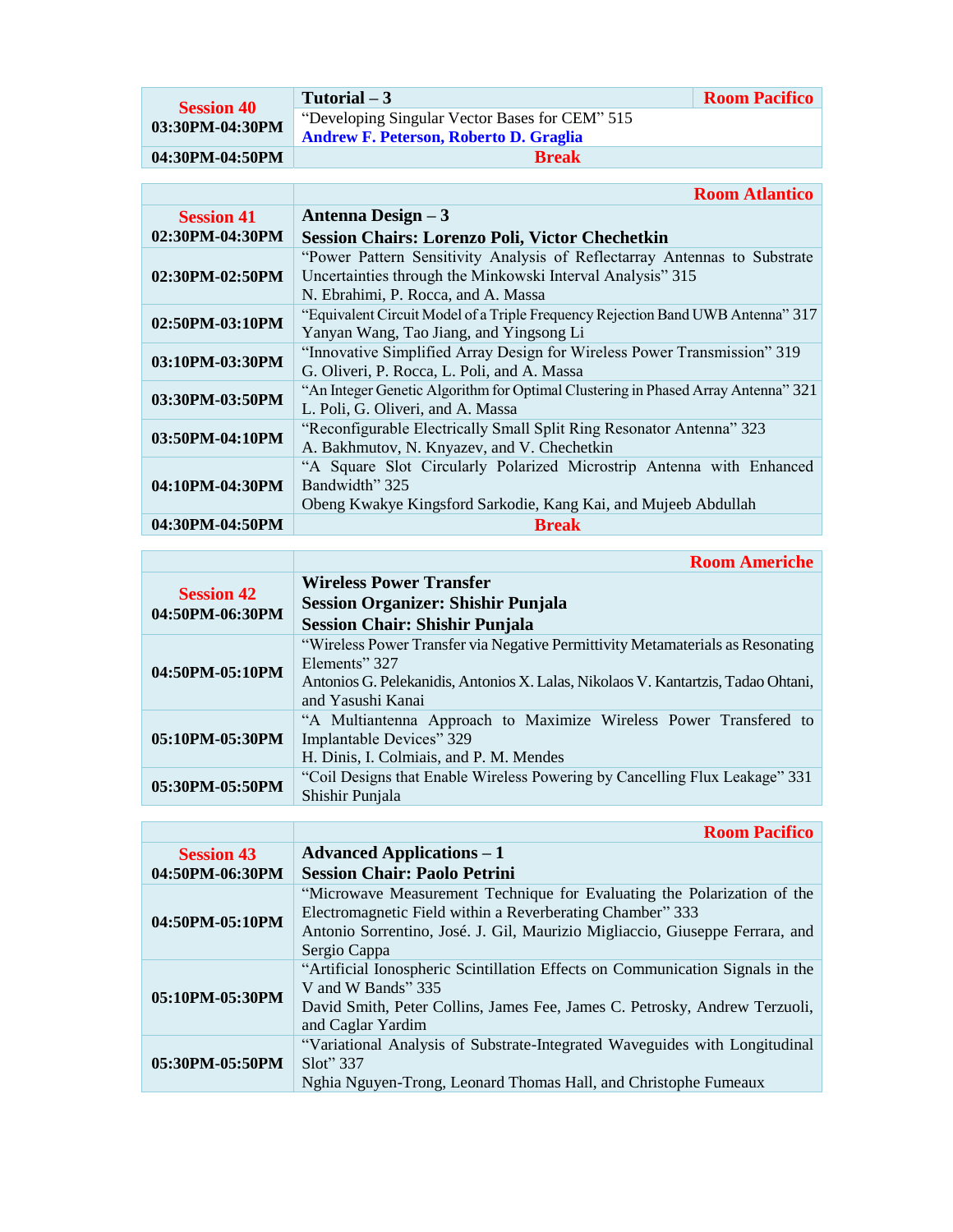| 05:50PM-06:10PM | "Proposal of EMTP Analysis Model for a Surge Phenomenon Arising on a         |
|-----------------|------------------------------------------------------------------------------|
|                 | Power Cable Assembled in a Transmission Tower" 339                           |
|                 | Ryoji Oshiro, Yuto Hachiman, Taishi Shiozuka, and Eiji Kaneko                |
| 06:10PM-06:30PM | "Propagation Modelling and Channel Estimation: A Comparison among            |
|                 | Different Channel Indicators in Severe Multipath Environments" 341           |
|                 | Antonio Sorrentino, Giuseppe Ferrara, Maurizio Migliaccio, Sergio Cappa, and |
|                 | Lorenzo Mucchi                                                               |

| <b>Room Atlantico</b>                                                      |
|----------------------------------------------------------------------------|
| Advanced Applications $-2$                                                 |
| <b>Session Chairs: Meng Lin, Tao Jiang</b>                                 |
| "Analysis of New Discrete-Rotary Crosstalk Model Based on FDTD" 343        |
| Yaxiu Sun, Meng Lin, Yida Lai, and Junpeng Fang                            |
| "Frequency Domain Analysis of New Differential-mode Twisted Wire Crosstalk |
| Model" 345                                                                 |
| Yaxiu Sun, Jianli Wang, Junzhu Qian, and Ming Zhang                        |
| "Analysis and Evaluation of One-dimensional Sea Surface Features Based on  |
| <b>FSV</b> " 347                                                           |
| Nan Bi, Xiaojun Wang, Tao Jiang, and Yachen Zhang                          |
| "Groundwave Propagation in a Nonhomogeneous Atmosphere: Prediction Using   |
| 3D Parabolic Equation" 349                                                 |
| Zeina El Ahdab and Funda Akleman                                           |
| "The Calculation of Equivalent Electromagnetic Parameters in Multilayer    |
| Composite Materials" 351                                                   |
| Yaxiu Sun, Junzhu Qian, Jianli Wang, and Ming Zhang                        |
|                                                                            |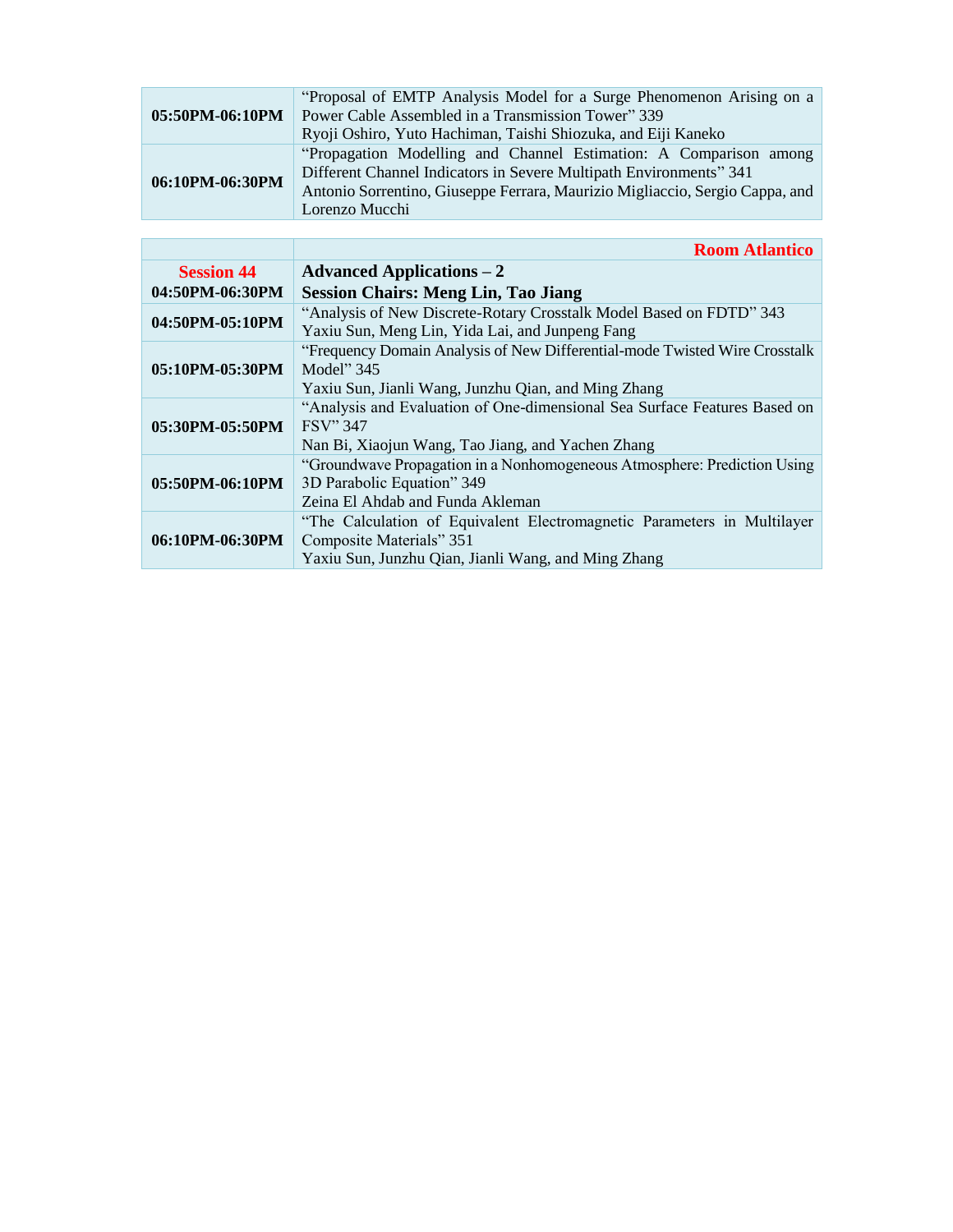| <b>Thursday, March 30</b>            |                                                                          |                        |
|--------------------------------------|--------------------------------------------------------------------------|------------------------|
| 08:00AM-05:00PM                      | <b>Conference Registration</b>                                           | <b>Business Center</b> |
| 08:30PM-05:30PM                      | <b>Exhibitors</b>                                                        | <b>Main Hall</b>       |
|                                      | <b>Plenary Talk – 6</b>                                                  | <b>Room Continenti</b> |
| <b>Session 45</b><br>08:40AM-09:30AM | "Analysis of Plasmonic and Nano-Photonic Devices"<br><b>Salah Obayya</b> |                        |
|                                      |                                                                          |                        |
|                                      | <b>Room Continenti</b>                                                   |                        |
| <b>Session 46</b>                    | Algorithms for Unique Applications $-2$                                  |                        |
| 09:50AM-10:30AM                      | <b>Session Chair: Paolo Petrini</b>                                      |                        |
|                                      | "Portable High-Performance Software Design Using Templated Meta-         |                        |
| 09:50AM-10:10AM                      | Programming for EM Calculations" 353                                     |                        |
|                                      | Jamie Infantolino, James Ross, and David Richie                          |                        |
| 10:10AM-10:30AM                      | "Modeling of Stability of Electrostatic and Magnetostatic Systems" 355   |                        |
|                                      | Michael Grinfeld and Pavel Grinfeld                                      |                        |
| 10:30AM-11:00AM                      | <b>Break</b>                                                             |                        |

|                   |                                                                            | <b>Room Americhe</b> |     |
|-------------------|----------------------------------------------------------------------------|----------------------|-----|
|                   | Computational Electromagnetics, Advanced Algorithms                        |                      | and |
| <b>Session 47</b> | <b>Emerging Applications – 5</b>                                           |                      |     |
| 09:50AM-10:30AM   | <b>Session Organizers: Zhen Peng, Li Jiang</b>                             |                      |     |
|                   | <b>Session Chair: Fatih Kaburcuk</b>                                       |                      |     |
| 09:50AM-10:10AM   | "Fast Wideband Solution Using MBPE with MOM" 357                           |                      |     |
|                   | Fatih Kaburcuk and Mehmet Onur Kok                                         |                      |     |
|                   | "Modelling of Electromagnetic Scattering from Large and General Intakes on |                      |     |
| 10:10AM-10:30AM   | Complex Platforms" 359                                                     |                      |     |
|                   | A. Mori, S. Bertini, M. Bercigli, P. de Vita, and S. Sensani               |                      |     |
| 10:30AM-11:00AM   | <b>Break</b>                                                               |                      |     |

|                                      | <b>Room Pacifico</b>                                                                                                                                                                          |
|--------------------------------------|-----------------------------------------------------------------------------------------------------------------------------------------------------------------------------------------------|
| <b>Session 48</b><br>09:50AM-10:30AM | <b>Electromagnetic Non Destructive Evaluation</b><br>Session Organizers: Lalita Upda, Antonello Tamburrino<br><b>Session Chair: Antonello Tamburrino</b>                                      |
| 09:50AM-10:10AM                      | "Electromagnetic Material Parameter Extraction of Ferrites up to the GHz<br>Range via Measurements and Simulations" 361<br>Christian Reinhold, Peter Scholz, and Ulrich Jumar                 |
| 10:10AM-10:30AM                      | "Monotonicity Principle in Pulsed Eddy Current Testing and Its Application to<br>Defect Sizing" 363<br>Zhiyi Su, Lalita Udpa, Gaspare Giovinco, Salvatore Ventre, and Antonello<br>Tamburrino |
| 10:30AM-11:00AM                      | <b>Break</b>                                                                                                                                                                                  |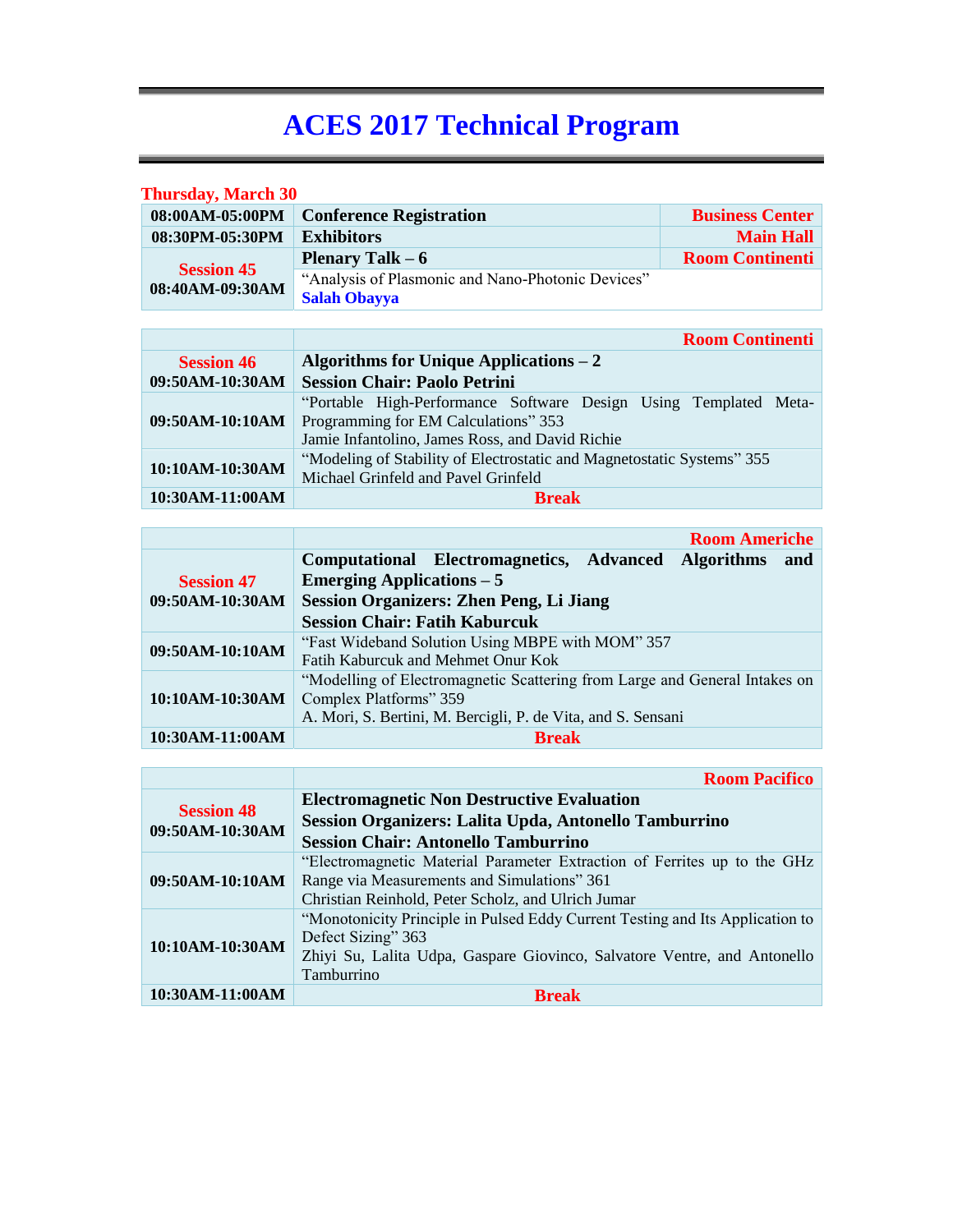|                   | <b>Room Atlantico</b>                                                     |
|-------------------|---------------------------------------------------------------------------|
| <b>Session 49</b> | Antenna Design – 4                                                        |
| 09:50AM-10:30AM   | <b>Session Chair: William O'Keefe Coburn</b>                              |
|                   | "Concentric Substrate Geometry for a Multi-Mode and Dual-Band Rectangular |
| 09:50AM-10:10AM   | Array" $365$                                                              |
|                   | Gregory Mitchell and Amir Zaghloul                                        |
| 10:10AM-10:30AM   | "Suspended Plate Antenna Array for High Power" 367                        |
|                   | Seth A. McCormick and William O. Coburn                                   |
| 10:30AM-11:00AM   | <b>Rreak</b>                                                              |

|                   |                                                                                | <b>Room Continenti</b>  |  |
|-------------------|--------------------------------------------------------------------------------|-------------------------|--|
|                   | <b>Novel Computational Methodologies for Electromagnetics, Optics</b>          |                         |  |
| <b>Session 50</b> | and Photonics                                                                  |                         |  |
| 11:00AM-01:20PM   | <b>Session Organizer: James B. Cole</b>                                        |                         |  |
|                   | <b>Session Chair: James B. Cole</b>                                            |                         |  |
|                   | "A One-dimensional Randomly Rough Interface that Produces a Specified          |                         |  |
| 11:00AM-11:20AM   | Angular Distribution of the Intensity of the Light Transmitted Through it" 369 |                         |  |
|                   | Ingve Simonsen and Alexei A. Maradudin                                         |                         |  |
|                   | "Control of the Coherence of Light Transmitted through a One-dimensional       |                         |  |
| 11:20AM-11:40AM   | Randomly Rough Interface that acts as a Schell-model Source" 371               |                         |  |
|                   | Alexei A. Maradudin and Ingve Simonsen                                         |                         |  |
| 11:40AM-12:00PM   | "Complete Families in Inverse Obstacle Scattering" 373                         |                         |  |
|                   | Giovanni Franco Crosta                                                         |                         |  |
|                   | "An Improved Subspace Projection Method of Underdetermined Direction of        |                         |  |
| 12:00PM-12:20PM   | Arrival Estimation for Frequency Hopping Signals" 375                          |                         |  |
|                   | Chaozhu Zhang and Yu Wang                                                      |                         |  |
|                   | "A Hybrid LVD-HAF Method of Quadratic Frequency-Modulated Signals" 377         |                         |  |
| 12:20PM-12:40PM   | Fulong Jing, Weijian Si, and Shuhong Jiao                                      |                         |  |
|                   | "Equilibrium Shape of Ferrofluid in the Uniform External Field" 379            |                         |  |
| 12:40PM-01:00PM   | Michael Grinfeld and Pavel Grinfeld                                            |                         |  |
|                   | "Scattering by a Chiral Elliptic Cylinder Placed in Another Infinite Chiral    |                         |  |
| 01:00PM-01:20PM   | Medium" 381                                                                    |                         |  |
|                   | A.-K. Hamid                                                                    |                         |  |
| 01:20PM-02:30PM   | Lunch                                                                          | <b>Hotel Restaurant</b> |  |

|                   | <b>Room Americhe</b>                                                         |
|-------------------|------------------------------------------------------------------------------|
| <b>Session 51</b> | <b>Inverse Scattering Techniques for GPR and Subsurface Imaging</b>          |
| 11:00AM-01:20PM   | Session Organizers: Lorenzo Poli, Salucci Marco, Lara Pajewski               |
|                   | Session Chairs: Lorenzo Poli, Salucci Marco, Lara Pajewski                   |
|                   | "Frequency-Hopping GPR Prospecting of Sparse Scatterers through Bayesian     |
| 11:00AM-11:20AM   | Compressive Sensing" 383                                                     |
|                   | M. Salucci, L. Tenuti, G. Oliveri, and A. Massa                              |
|                   | "Pros and Cons of Microwave Imaging Techniques for the Reconstruction of     |
| 11:20AM-11:40AM   | Velocity Profiles of Cylindrical Targets in Axial Motion" 385                |
|                   | Massimo Brignone, Matteo Pastorino, Mirco Raffetto, and Andrea Randazzo      |
| 11:40AM-12:00PM   | "On Time-Domain Use of the Cylindrical Wave Approach" 387                    |
|                   | Cristina Ponti and Giuseppe Schettini                                        |
|                   | "Development of Electromagnetic Simulators for Ground Penetrating Radar" 389 |
| 12:00PM-12:20PM   | Lara Pajewski, Sinisa Antonijevic, Vicko Doric, Dragan Poljak, Antonios      |
|                   | Giannopoulos, Craig Warren, and Daniele Pirrone                              |

 $\overline{\phantom{a}}$ 

 $\overline{\phantom{0}}$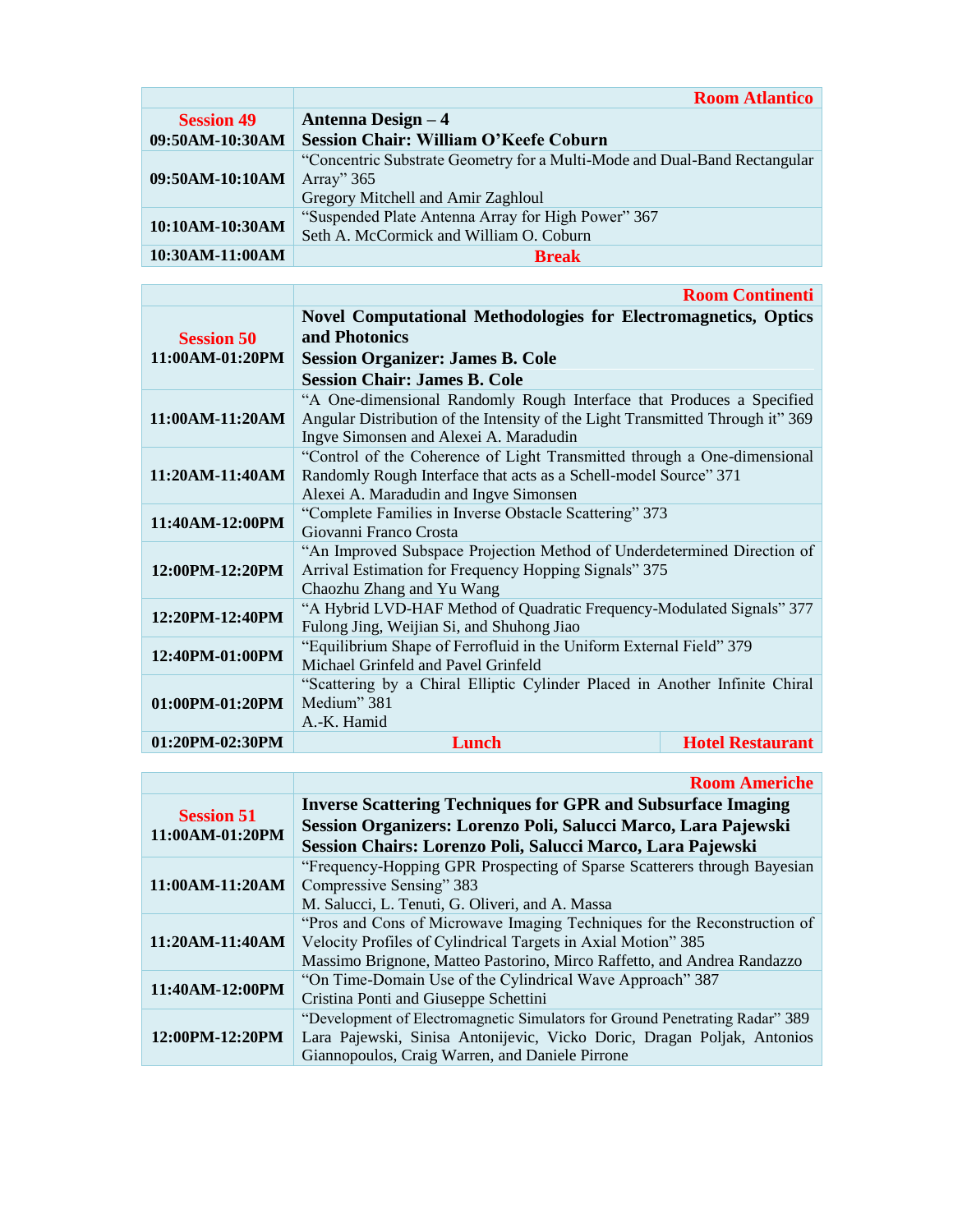| 12:20PM-12:40PM | "Short-Term Scientific Missions on Forward and Inverse Electromagnetic-<br>Scattering Techniques for Ground Penetrating Radar" 391<br>Lara Pajewski, Antonios Giannopoulos, Marian Marciniak, Simone Meschino,<br>Alexei Popov, Igor Prokopovich, Alessio Ventura, and Craig Warren |                         |
|-----------------|-------------------------------------------------------------------------------------------------------------------------------------------------------------------------------------------------------------------------------------------------------------------------------------|-------------------------|
| 12:40PM-01:00PM | "Ground Penetrating Radar Data Imaging via Kirchhoff Migration Method" 393<br>X. Liu, M. Serhir, A. Kameni, M. Lambert, and L. Pichon                                                                                                                                               |                         |
| 01:00PM-01:20PM | "Advanced Imaging for Down-Looking Contactless GPR Systems" 395<br>Davide Comite, Alessandro Galli, Ilaria Catapano, and Francesco Soldovieri                                                                                                                                       |                         |
| 01:20PM-02:30PM | Lunch.                                                                                                                                                                                                                                                                              | <b>Hotel Restaurant</b> |

|                   |                                                                               | <b>Room Pacifico</b>    |
|-------------------|-------------------------------------------------------------------------------|-------------------------|
| <b>Session 52</b> | Novel Photonic Material and Devices $-2$                                      |                         |
| 11:00AM-01:20PM   | <b>Session Organizers: Salah Obayya, Mohamed Swillam</b>                      |                         |
|                   | <b>Session Chair: Salah Obayya</b>                                            |                         |
|                   | "Intersecting Silicon Nano-Walls with Planar Nano-Gold Layers for Solar       |                         |
| 11:00AM-11:20AM   | Energy Harvesting" 397                                                        |                         |
|                   | Nihal F. F. Areed, Sami Zenad, and Salah S. A. Obayya                         |                         |
|                   | "Padé Boundary Conditions for Finite Element Time Domain Beam                 |                         |
| 11:20AM-11:40AM   | Propagation Method" 399                                                       |                         |
|                   | Khaled S. R. Atia, A. M. Heikal, and S. S. A. Obayya                          |                         |
|                   | "Modified BPM for Plasmonic Modeling" 401                                     |                         |
| 11:40AM-12:00PM   | Adel Shaaban, M. F. O. Hameed, S. S. A. Obayya, Lotfi R. Gomaa, and M. A.     |                         |
|                   | Swillam                                                                       |                         |
|                   | "Light Absorption Enhancement in Thin Film Hydrogenated Amorphus Si           |                         |
|                   | Solar Cells" 403                                                              |                         |
| 12:00PM-12:20PM   | C. Mennucci, M. C. Giordano, C. Martella, D. Repetto, F. Buatier De Mongeot,  |                         |
|                   | M. H. Muhammad, A. H. K. Mahmoud, M. F. O. Hameed, and S. S. A. Obayya        |                         |
|                   | "Surface Plasmon Photonic Crystal Fiber Biosensor for Glucose Monitoring" 405 |                         |
| 12:20PM-12:40PM   | Mohammad Y. Azab, M. F. O. Hameed, A. M. Heikal, S. S. A. Obayya, and         |                         |
|                   | M. A. Swillam                                                                 |                         |
| 01:20PM-02:30PM   | Lunch                                                                         | <b>Hotel Restaurant</b> |

|                   | <b>Room Atlantico</b>                                                                    |
|-------------------|------------------------------------------------------------------------------------------|
|                   | <b>Biological Effects of Electric, Magnetic and Electromagnetic Fields:</b>              |
| <b>Session 53</b> | <b>Innovative Applications in Daily Life - 1</b>                                         |
| 11:00AM-01:20PM   | Session Organizers: Alessandro Fanti, Bruno Bisceglia                                    |
|                   | <b>Session Chair: Alessandro Fanti</b>                                                   |
| 11:00AM-11:20AM   | "Electromagnetic Stimuli in Therapeutics and Resuscitation" 407                          |
|                   | Oana Mihaela Drosu                                                                       |
| 11:20AM-11:40AM   | "Sodium Imaging of the Human Knee Cartilage with Magnetic Resonance at                   |
|                   | Ultra High Field: Development of a Double Frequency ( ${}^{1}H/{}^{23}Na$ ) RF Coil" 409 |
|                   | Francesca Maggiorelli, Joshua D. Kaggie, Martin J. Graves, Guido Buonincontri,           |
|                   | Alessandra Retico, Laura Biagi, Gianluigi Tiberi, and Michela Tosetti                    |
|                   | "Robustness of Flexible 7T-MRI Coil Behaviour" 411                                       |
| 11:40AM-12:00PM   | Andrea Melis, Sergio Casu, Alessandro Fanti, Giuseppe Mazzarella, Claudio                |
|                   | Puddu, and Patrizia Boccacci                                                             |
|                   | "Application of EMFs at Microwave Frequencies for Brain Stroke Detection:                |
| 12:00PM-12:20PM   | Preliminary Results" 413                                                                 |
|                   | I. Bisio, A. Fedeli, F. Lavagetto, G. Luzzati, M. Pastorino, M. Raffetto, A.             |
|                   | Randazzo, and E. Tavanti                                                                 |
| 12:20PM-12:40PM   | "Antenna for Contact Microwave Radiometers for Monitoring of the Brain                   |
|                   | Microwave Radiation" 415                                                                 |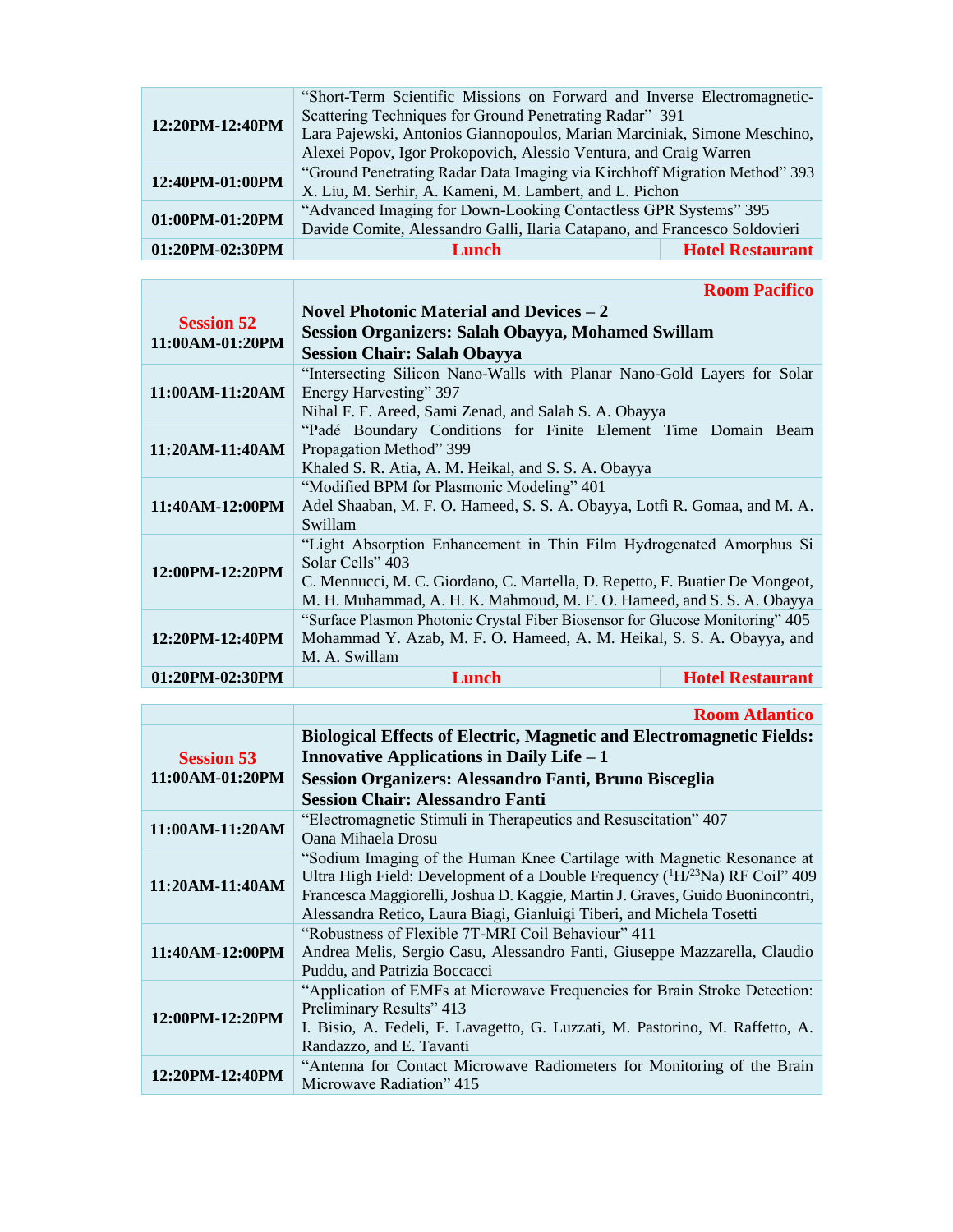| B. A. Panchenko, V. S. Kublanov, S. A. Baranov, V. I. Borisov, and Y. E. |
|--------------------------------------------------------------------------|
| Sedelnikov                                                               |

| 01:20PM-02:30PM<br><b>Hotel Restaurant</b><br>Lunch |
|-----------------------------------------------------|
|-----------------------------------------------------|

|                     | <b>Room Continenti</b>                                                                                                                                                   |
|---------------------|--------------------------------------------------------------------------------------------------------------------------------------------------------------------------|
| <b>Session 54</b>   | <b>Applications of Antennas and Arrays</b>                                                                                                                               |
| 02:30PM-04:30PM     | <b>Session Chair: Randy Haupt</b>                                                                                                                                        |
| 02:30PM-02:50PM     | "A Ku band Circularly Polarized 2x2 Microstrip Antenna Array for Remote<br>Sensing Applications" 417                                                                     |
|                     | Roger Ferré, Fermín Mira, Guido Luzi, Jordi Mateu, and Christos Kalialakis                                                                                               |
| $02:50PM - 03:10PM$ | "Investigation of Efficient Simulation Methods for Finite Large X-Band Arrays<br>in HFSS" $419$                                                                          |
|                     | Elicia Harper, Carolyn Reistad, and Alkim Akyurtlu                                                                                                                       |
| 03:10PM-03:30PM     | "Genetic Algorithm Optimization of a Dual Polarized Concentric Ring Array" 421<br>Pedro Mendes Ruiz, Israel D. Hinostroza Sáenz, Régis Guinvarc'h, and Randy<br>L. Haupt |
| 03:30PM-03:50PM     | "Mutual Coupling Reduction in Array Elements Using EBG Structures" 423<br>Hassan Sajjad, Sana Khan, and Ercument Arvas                                                   |
| 03:50PM-04:10PM     | "Design of Compact Dual-Element Antenna Array for LTE700 and WWAN<br>Applications" 425<br>Hari Shankar Singh and Manoj Kumar Meshram                                     |
| 04:30PM-04:50PM     | <b>Break</b>                                                                                                                                                             |

|                                      | <b>Room Americhe</b>                                                       |
|--------------------------------------|----------------------------------------------------------------------------|
| <b>Session 55</b><br>02:30PM-04:30PM | Low-Frequency Electromagnetic Inverse Problems $-2$                        |
|                                      | <b>Session Organizer: Alessandro Formisano</b>                             |
|                                      | <b>Session Chair: Alessandro Formisano</b>                                 |
| 02:30PM-02:50PM                      | "A Modified CoSaMP Algorithm for Electromagnetic Imaging of Two            |
|                                      | Dimensional Domains" 427                                                   |
|                                      | Ali Imran Sandhu and Hakan Bagci                                           |
| 02:50AM-03:10AM                      | "Optimal Design of Closed Multilayer Magnetic Shields" 429                 |
|                                      | Aldo Canova, Fabio Freschi, Luca Giaccone, and Maurizio Repetto            |
| 03:10AM-03:30AM                      | "Mitigation of Background Field Effects on Coils Characterization from     |
|                                      | Magnetic Measurements" 431                                                 |
|                                      | Andrea Gaetano Chiariello, Alessandro Formisano, Francesco Ledda, Raffaele |
|                                      | Martone, and Francesco Pizzo                                               |
| 04:30PM-04:50PM                      | <b>Break</b>                                                               |

|                   | Tutorial – 4                                                               | <b>Room Pacifico</b> |
|-------------------|----------------------------------------------------------------------------|----------------------|
| <b>Session 56</b> | "Tolerance Analysis and Robust Design in Engineering Electromagnetics - An |                      |
| 02:30PM-03:30PM   | Interval Analysis Perspective" 541                                         |                      |
|                   | <b>Paolo Rocca</b>                                                         |                      |
| 04:30PM-04:50PM   | <b>Break</b>                                                               |                      |

|                   | <b>Room Atlantico</b>                                                         |  |  |
|-------------------|-------------------------------------------------------------------------------|--|--|
|                   | <b>Biological Effects of Electric, Magnetic and Electromagnetic Fields:</b>   |  |  |
| <b>Session 57</b> | Innovative Applications in Daily Life $-2$                                    |  |  |
| 02:30PM-04:30PM   | Session Organizers: Alessandro Fanti, Bruno Bisceglia                         |  |  |
|                   | <b>Session Chair: Alessandro Fanti</b>                                        |  |  |
| 02:30PM-02:50PM   | "ELF Fields in Agriculture: New Techniques for a Sustainable Development" 433 |  |  |
|                   | Bruno Bisceglia and Simona Valbonesi                                          |  |  |